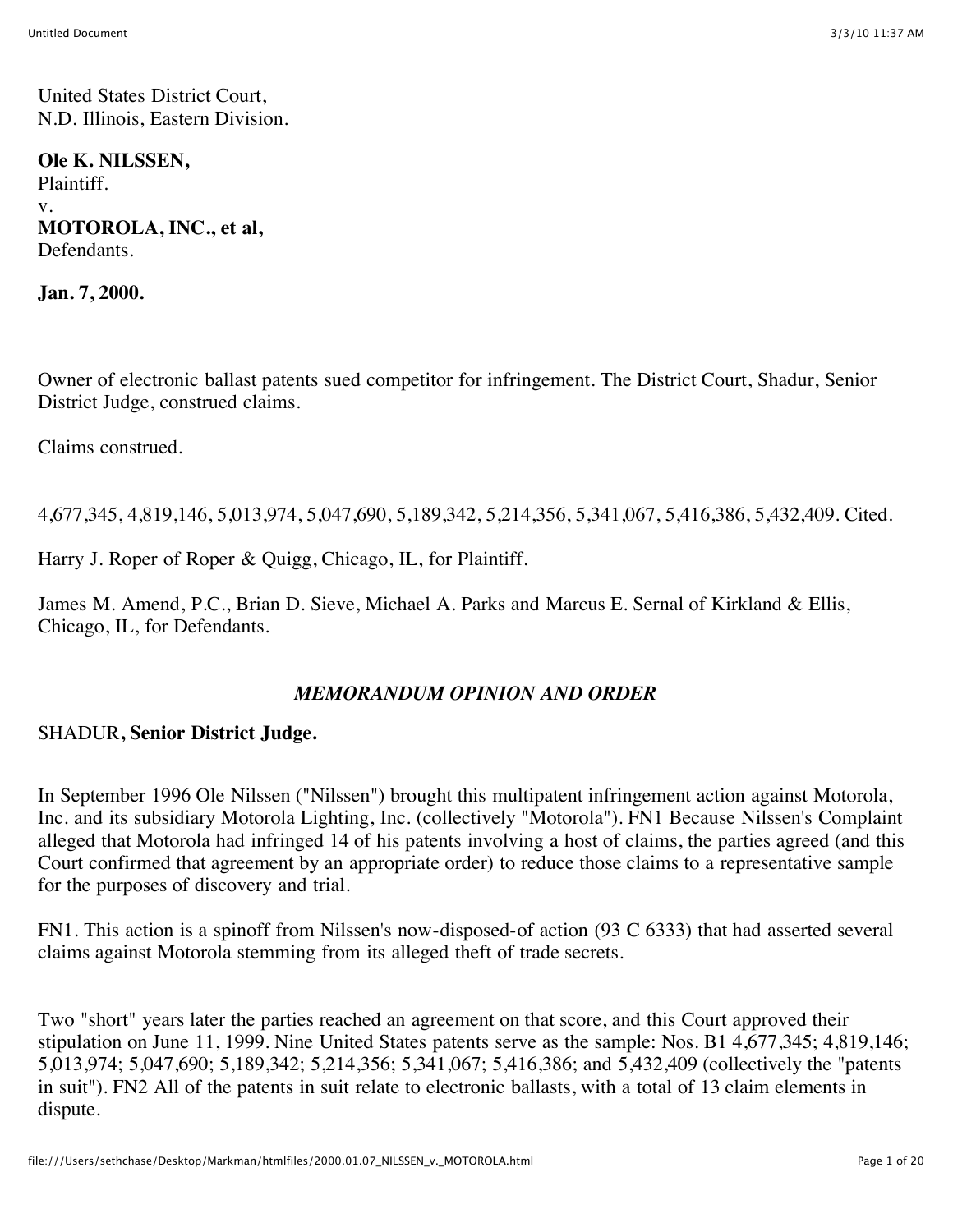FN2. This opinion will refer to each of the patents in suit by its last three digits. For example, Patent No. 4,819,146 will be cited as the " '146 Patent." As for the applicable statutory law, all citations to paragraphs of 35 U.S.C. s. 112 will simply take the form "Paragraph-."

Nilssen and Motorola have aligned themselves in typical patent litigation fashion: Nilssen asserts willful infringement, while Motorola claims that Nilssen's patents are invalid and that there was no infringement. This opinion takes the first step in the two-step analysis required to determine whether a patent claim has been infringed: construing the claims to determine their scope and meaning (see Markman v. Westview Instruments, Inc., 517 U.S. 370, 116 S.Ct. 1384, 134 L.Ed.2d 577 (1996), *aff'g* 52 F.3d 967 (Fed.Cir.1995)(en banc)). To that end the parties have exchanged claim charts and each side has submitted a full set of claim construction memoranda. FN3

FN3. This opinion refers to Nilssen's and Motorola's initial briefs as "N. Mem.-" and "M. Mem. -" and to their respective responses as "N. Resp.-" and "M. Resp.-". Citations to other submissions will also use the "N." and "M." designations.

[1] [2] This Court is thus ready to determine the meaning and scope of each of the 13 sample claim elements as a matter of law.FN4 But first a brief overview of the relevant technology is necessary to set the stage for the skirmish that follows. Also, because the parties proffer many of the same arguments in support of their respective positions, a review of claim construction principles (though extensive in nature) will obviate the need for needless repetition in the discussion that follows.FN5

FN4. Pursuant to *Markman,* this Court construes the claims as a matter of law before the factual application of those claims to the accused products can take place. It should also be added as to two of the patents in suit (the '409 and the '690 Patents) that, while the Court is respectful of Judge Kennelly's ruling construing some of the claims in those patents in Nilssen v. Magnetek, Inc., 1999 WL 982966 (N.D.Ill.1999) and of the "importance of uniformity in the treatment of a given patent" ( Markman, 517 U.S. at 390, 116 S.Ct. 1384), it is not compelled to reach the same conclusions. Those claims too will receive an independent review to ensure fairness to the parties in this litigation.

FN5. This Court particularly appreciates the parties' efforts (as needed in all complex patent cases) to take technical and sometimes impenetrable jargon-what would otherwise be pure gibberish to a layman-and "dumb it down" by explaining that terminology in more comprehensible terms.

#### *Electronic Ballasts*

Electronic ballasts are a means of starting and powering fluorescent lights. Conventional 60 hertz ("Hz") alternating current ("AC") powers an electronic ballast that comprises three parts that stand between the power supply and the fluorescent lamp: a rectifier, an inverter and an output stage. Current flows to the rectifier, which converts the AC voltage into direct current ("DC") voltage. That voltage is then "inverted" (reconverted to AC voltage) at the high frequency of 30,000 Hz. Then at the output stage the voltage is "conditioned" and raised to the level necessary to ignite the fluorescent lamps. Because more power is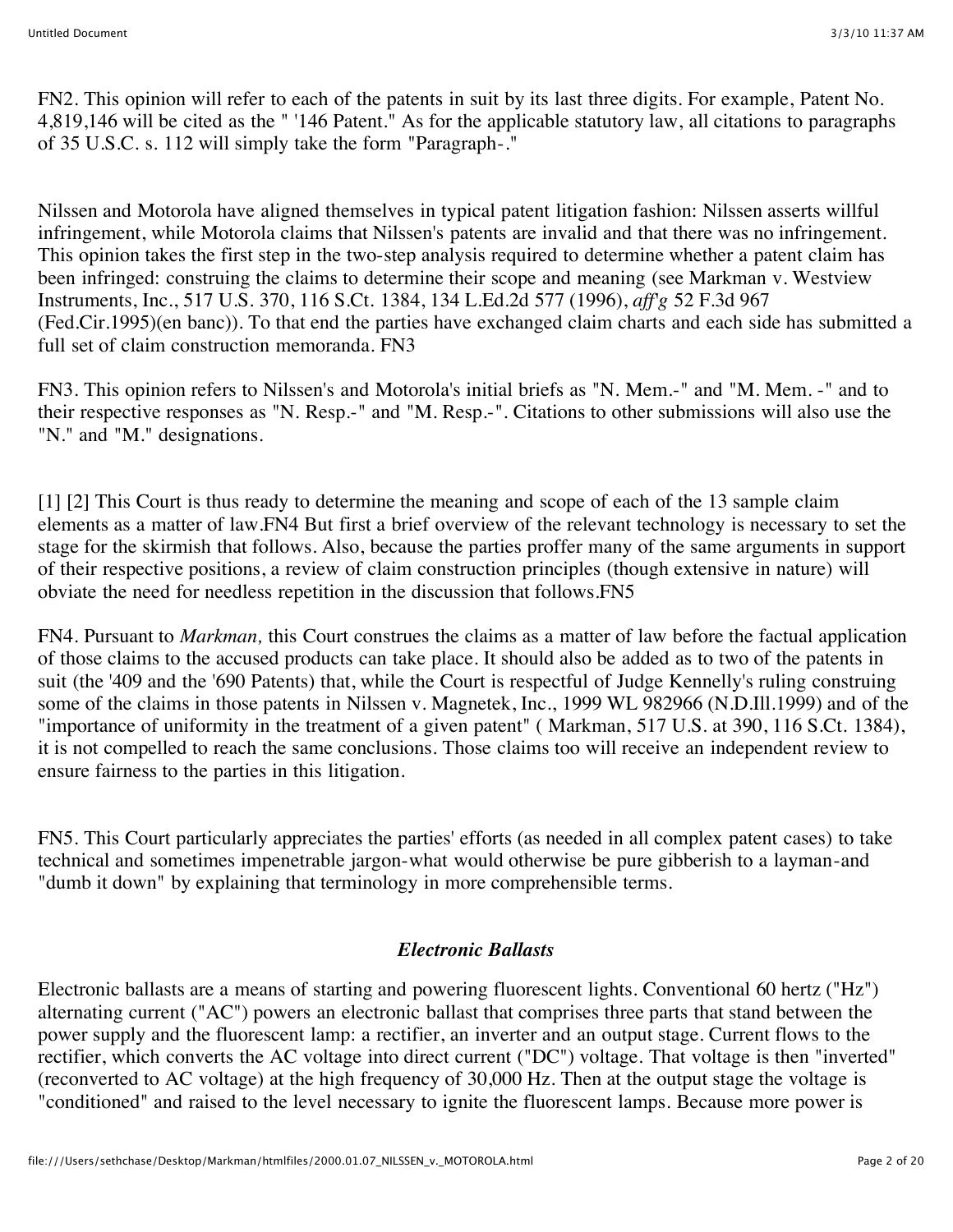needed to ignite the lamps than for continued operation, the electronic ballast reduces and stabilizes the voltage once the lamps are ignited.

At issue here are a whole set of claims from the patents in suit, all involving the inverter stage. Three types of inverters are relevant to those claims: the full-bridge inverter, the half-bridge inverter and the push-pull inverter. As Judge Kennelly explains in Nilssen v. Magnetek, 1999 WL 982966, at (N.D.Ill.1999):

A "full bridge" inverter includes four transistors connected together in two parallel circuits, each of the parallel circuits including two transistors connected in series. A "half bridge" inverter includes two transistors connected in series. A "push-pull" inverter includes two transistors in parallel circuits.

#### *Claim Interpretation*

[3] [4] [5] Because a major purpose of patent law is to provide notice of what has been removed from the public domain for the life of the patent, the interpretive process is essentially limited to intrinsic evidence: the claim, the specification and the prosecution history (see, e.g., Burke, Inc. v. Bruno Independent Living Aids, Inc., 183 F.3d 1334, 1340 (Fed.Cir.1999)). While "it is improper to rely on extrinsic evidence" such as expert testimony ( Vitronics Corp. v. Conceptronic, Inc., 90 F.3d 1576, 1583 (Fed.Cir.1996)), a judge "may also rely on dictionary definitions when construing claim terms, so long as that definition does not contradict any definition found in or ascertained by a reading of the patent documents" ( id. at 1584 n. 6). Vitronics, id. at 1582 also teaches that courts should construe claim language from the point of view of a person of ordinary skill in the field at the time of the invention.

Here the parties engage in a semantic tug of war: Motorola insists that the specification defines and limits the disputed terms, while Nilssen insists that the claim language alone should be given its commonly understood meaning. Resolving that debate hinges on distinguishing a limitation drawn from the specification from a definition of the claim language by itself. In that respect Vitronics, 90 F.3d at 1582 explains that the words of a claim should first be considered to assess the text's "ordinary and customary meaning." If a "patentee...choose[s] to be his own lexicographer and use terms in a manner other than their ordinary meaning, [he may do so] as long as the special definition of the term is *clearly stated* in the patent specification or file history" (*id.*)(emphasis added). Thus the specification should be reviewed "to determine whether the inventor has used any terms in a manner inconsistent with their ordinary meaning" ( *id.*) FN6 In other words, "[t]he specification acts as a dictionary when it expressly defines terms or when it defines terms by implication" ( *id.*). Finally, because "[t]he specification contains a written description of the invention which must be clear and complete enough to enable those of ordinary skill in the art to make and use it,...the specification is highly relevant to the claim construction analysis.... [U]sually, it is...the single best guide to the meaning of a disputed term" ( *id.*).

FN6. According to Paragraph 1, "[t]he specification shall contain a written description of the invention, and of the manner and process of making and using it, in such full, clear, concise, and exact terms as to enable any person skilled in the art...to make and use the same." On the other hand, Paragraph 2 requires that claims "particularly point[ ] out and distinctly claim[ ] the subject matter which the applicant regards as his invention."

[6] So when the claim language has a commonly understood meaning and the specification is not acting as a dictionary, the reader should go no further than the claim language.FN7 That is so even if the claim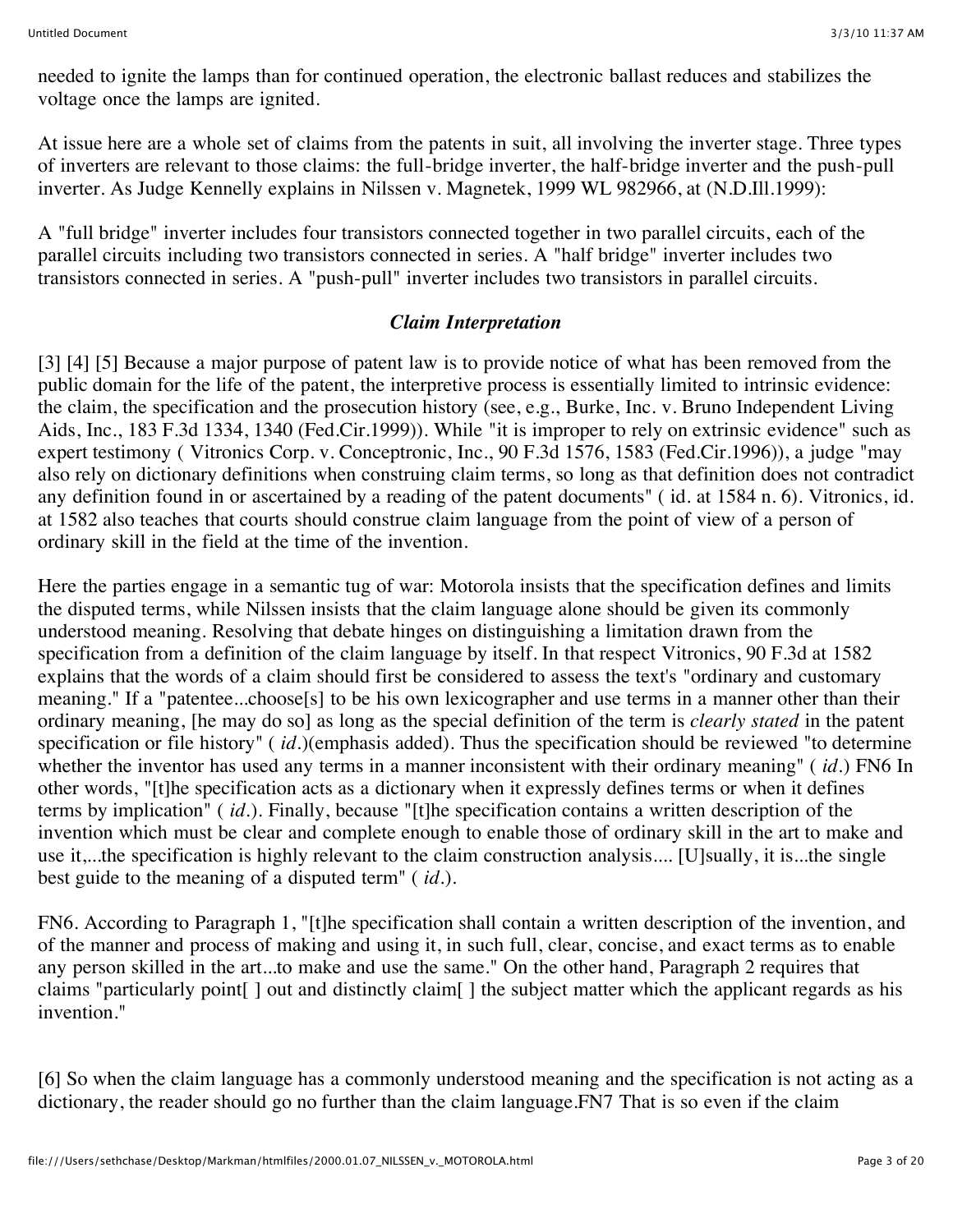language is broader than the relevant specification. Intervet Am., Inc. v. Kee-Vet Labs., Inc., 887 F.2d 1050, 1053 (Fed.Cir.1989)(emphasis in original), in part quoting E.I. du Pont de Nemours & Co. v. Phillips Petroleum Co., 849 F.2d 1430, 1433 (Fed.Cir.1988), explains:

FN7. As Johnson Worldwide Assocs., Inc. v. Zebco Corp., 175 F.3d 985, 990 (Fed.Cir.1999) (citations omitted) has put it:

Our case law demonstrates two situations where a sufficient reason exists to require the entry of a definition of a claim term other than its ordinary and accustomed meaning. The first arises if the patentee has chosen to be his or her own lexicographer by clearly setting forth an explicit definition for a claim term. The second is where the term or terms chosen by the patentee so deprive the claim of clarity that there is no means by which the scope of the claim may be ascertained from the language used.

[T]his court has consistently adhered to the proposition that courts cannot alter what the patentee has chosen to claim as his invention, that limitations appearing in the specification will not be read into claims, and that interpreting what is *meant* by a word *in* a claim "is not to be confused with adding an extraneous limitation appearing in the specification, which is improper." FN8

FN8. See also Burke, 183 F.3d at 1340:

Consistent with the principle that the patented invention is defined by the claims, we have often held that limitations cannot be read into the claims from the specification or the prosecution history.

Thus the specification is not relevant to *claim* construction if it "in no way sheds light on either the meaning of the term to the inventor, or the common meaning of the term to one of skill in the art" ( Comark Communications, Inc. v. Harris Corp., 156 F.3d 1182, 1187 (Fed.Cir.1998)).FN9

FN9. Comark, 156 F.3d at 1186 observes:

[T]here is sometimes a fine line between reading a claim in light of the specification, and reading a limitation into the claim from the specification.

[7] Throughout its memoranda Motorola asserts that various specifications "define" less specific claim language. But as the above discussion demonstrates, specifications do not always limit a claim's termsinstead they are employed as a reference only when they explicitly or implicitly "define" a term or when the claim language is unclear. Of course, to the extent that Nilssen's position prevails to give rise to a broader reading of a claim, Motorola's charge of invalidity may become easier to establish.FN10

FN10. This analysis is not at odds with the principle often repeated in such cases as Rhine v. Casio, Inc., 183 F.3d 1342, 1345 (Fed.Cir.1999) (citations and quotations omitted) that "claims should be so construed, if possible, as to sustain their validity."

# *Means-Plus-Function Limitations*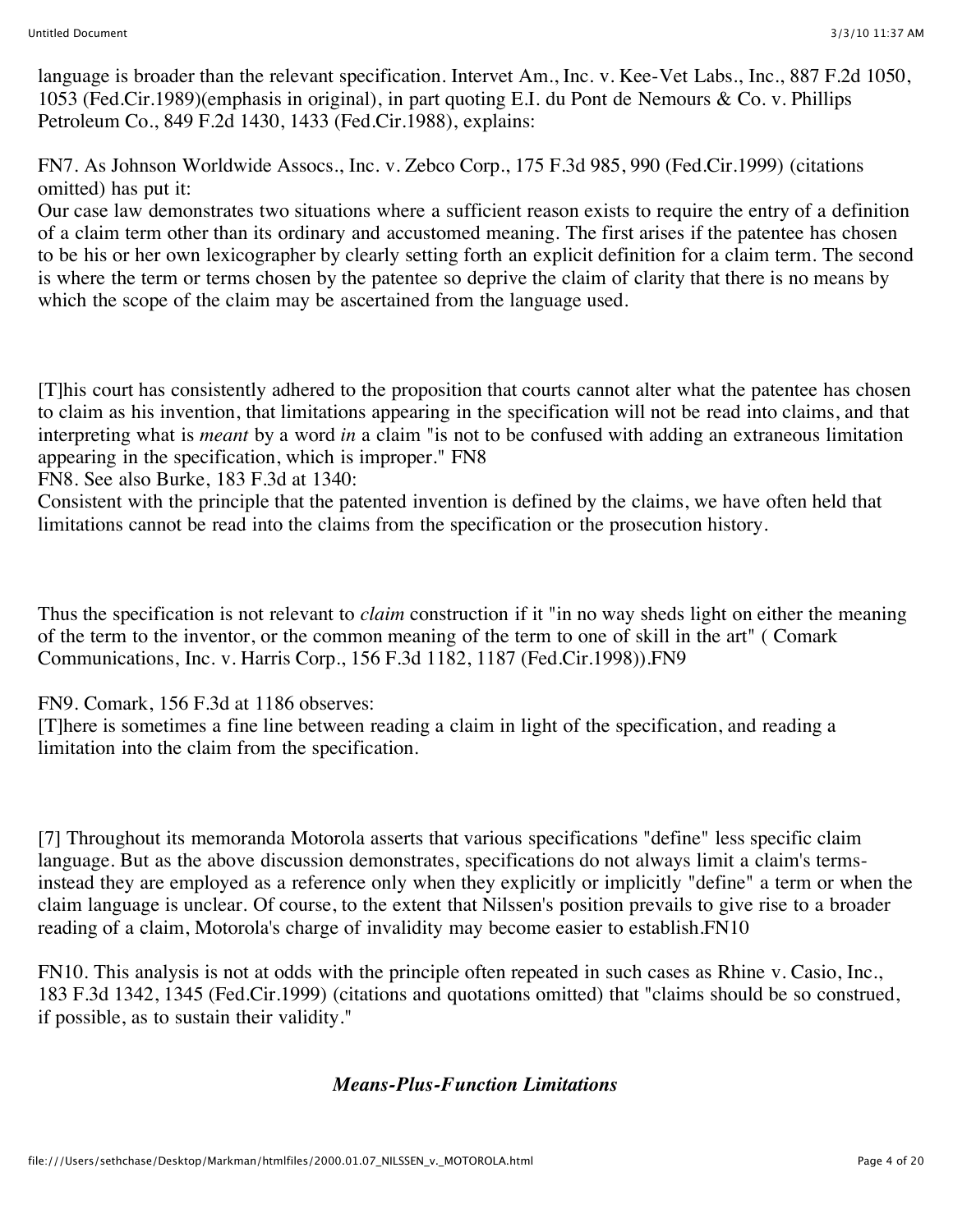[8] Another central issue as to 9 of the 13 claim elements is whether they are governed by Paragraph 6:

An element in a claim for a combination may be expressed as a means or step for performing a specified function without the recital of structure, material, or acts in support thereof, and such claim shall be construed to cover the corresponding structure, material, or acts described in the specification and equivalents thereof.

"Means-plus-function" claims thus define an invention's scope by function rather than by structure. WMS Gaming, Inc. v. International Game Technology, 184 F.3d 1339, 1347 (Fed.Cir.1999)(quotation marks and citations omitted) explains the consequences of a claim element being governed by Paragraph 6:

We have stated that for a means-plus-function limitation to read literally on an accused device, the accused device must employ means identical to or the equivalent of the structures, material, or acts described in the patent specification. The accused device must also perform the identical function as specified in the claims.

Consequently whether Paragraph 6 applies is often dispositive of a patent infringement action. Motorola argues that 9 of the 13 sample claims are in means-plus-function form, while Nilssen disputes that contention.

[9] [10] *Al-* Site Corp. v. VSI Int'l, Inc., 174 F.3d 1308, 1318 (Fed.Cir.1999) prescribes, for purposes of Paragraph 6 coverage or noncoverage, that "if the word 'means' appears in a claim element in combination with a function, it is presumed to be a means-plus-function element...." And that presumption follows because (in an almost tautological sense from the " *means*-plus-function" formulation) "[t]he word 'means' is 'part of the classic template for functional claim elements' " ( Rodime PLC v. Seagate Technology, Inc., 174 F.3d 1294, 1302 (Fed.Cir.1999), quoting Sage Prods., Inc. v. Devon Indus., Inc., 126 F.3d 1420, 1427 (Fed.Cir.1997)). That presumption is overcome (1) if the "claim element that uses the word 'means' ... recites no function corresponding to the means" or (2) if the "claim element ... recites sufficient structure or material for performing" the claimed function ( Rodime, 174 F.3d at 1302). Conversely, as Micro Chem., Inc. v. Great Plains Chem. Co., 194 F.3d 1250, 1257 (Fed.Cir.1999) (citations omitted) teaches, a claim element without the word "means" is presumed to fall outside of Paragraph 6 unless the element "nonetheless relies on functional terms rather than structure or material to describe performance of the claimed function."

As that formulation suggests, a key element in the analysis is the ascertainment of what structure is necessary to perform the function specified in the claim element under consideration. Personalized Media Communications, L.L.C. v. International Trade Comm'n, 161 F.3d 696, 704 (Fed.Cir.1998) dictates that "[i]n deciding whether either presumption has been rebutted, the focus remains on whether the claim as properly construed recites sufficient definite structure to avoid the ambit of s. 112, para. 6."

For example, in dealing with a claim without the word "means," Personalized Media, 161 F.3d at 704-05 (citation and footnotes omitted) held as to the claim limitation "digital detector":

[T]he term "detector" is a sufficient recitation of structure. "Detector" is not a generic structural term such as "means," "element," or "device"; nor is it a coined term lacking a clear meaning, such as "widget" or "ram-a-fram." Instead, ... "detector" had a well-known meaning to those of skill in the electrical arts connotative of structure, including a rectifier or demodulator.... Moreover, neither the fact that a "detector" is defined in terms of its function, nor the fact that the term "detector" does not connote a precise physical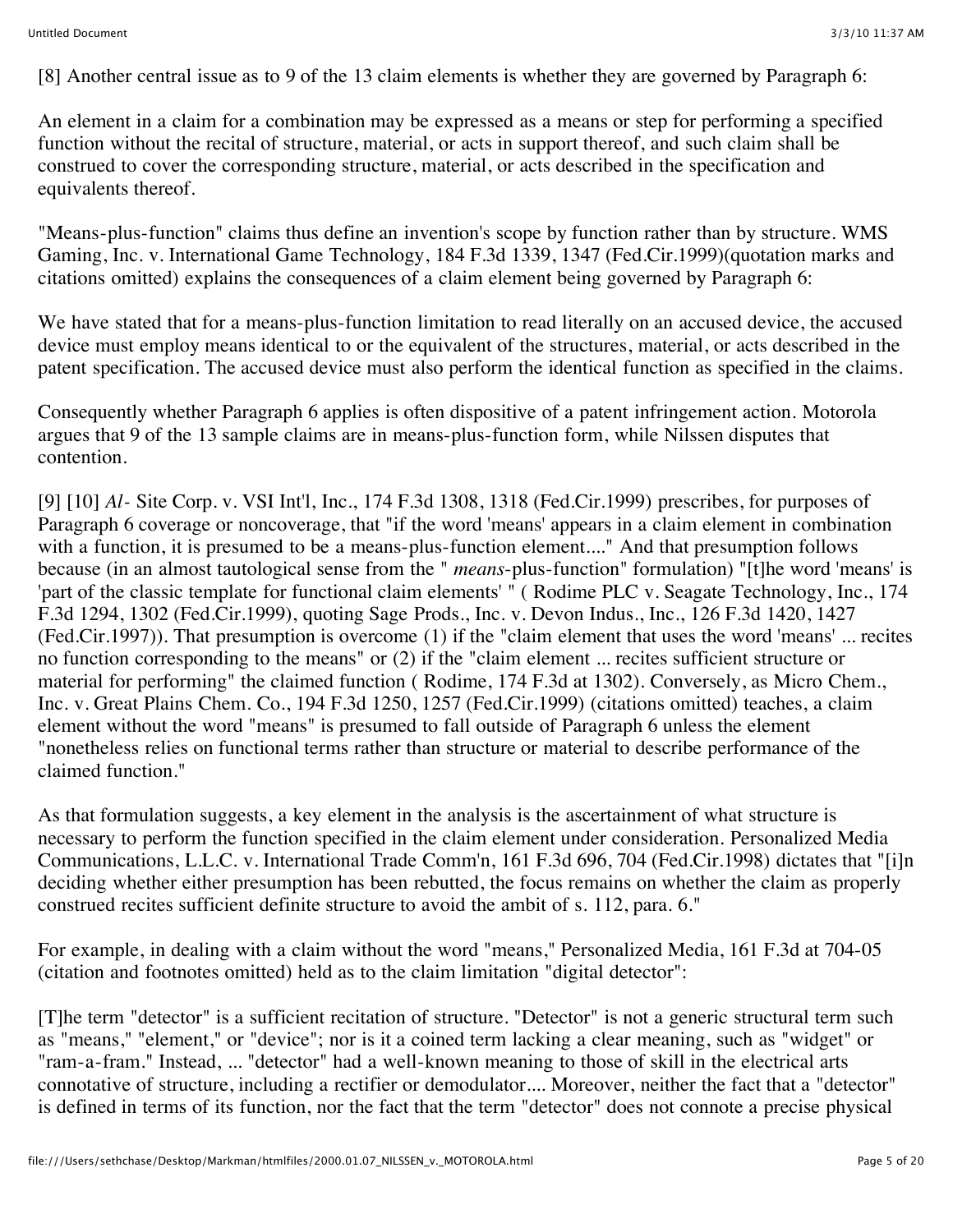structure in the minds of those of skill in the art detracts from the definiteness of structure. Even though the term "detector" does not specifically evoke a particular structure, it does convey to one knowledgeable in the art a variety of structures known as "detectors."

Similarly, Greenberg v. Ethicon Endo-Surgery, Inc., 91 F.3d 1580, 1583 (Fed.Cir.1996) determined that the claim language "detent mechanism defining the conjoint rotation of said shafts..." did not trigger Paragraph 6. Though "detent" was functionally derived, Greenberg, 91 F.3d at 1583 observed that the term:

denotes a type of device with a generally understood meaning in the mechanical arts, even though the definitions are expressed in functional terms. It is true that "detent" does not call to mind a single welldefined structure, but the same could be said of other commonplace structural terms such as "clamp" or "container."

[11] When a claim element *does* use the term "means," Paragraph 6's reference to whether it does so "without the recital of structure...in support thereof" still calls for focusing on what if anything is said in that claim element about structure. Thus Sage Prods., 126 F.3d at 1427-28 says that to rebut the presumption that Paragraph 6 applies, enough of a statement of "structure, material, or acts within the claim itself [is required] to perform entirely the recited function." FN11 For instance,Cole v. Kimberly-Clark Corp., 102 F.3d 524, 530-32 (Fed.Cir.1996) held that a claim element that began with "perforation means" FN12 fell outside of the strictures of Paragraph 6, in part because the element had "such a detailed recitation of structure" ( *id.* at 531). Also, Laitram Corp. v. Rexnord, Inc., 939 F.2d 1533, 1536 (Fed.Cir.1991)(emphasis in original) construed a claim element incorporating the word "means" as coming within the bounds of Paragraph 6 because the "recited structure tells only what the [means] *does,* not what it *is* structurally." FN13

FN11. Although *Sage Products* addressed a claim element that included the word "means," the opinion's reference to what structure is needed to perform the recited function "entirely" is equally applicable to a claim element that does not employ the word "means" but is potentially in means-plus-function format despite the word's omission. Suppose for example that a claim element specifies three functions, while the only structure referred to there provides support for just two of the three functions. In that situation Paragraph 6 governs the claim element, irrespective of whether the word "means" does or does not appear in that element.

FN12. That disputed claim element, which related to disposable diapers that had perforated sides so that they could be torn and removed without pulling over the child's legs, read in full: perforation means extending from the leg band means to the waist band means through the outer impermeable layer means for tearing the outer impermeable layer means for removing the training brief in case of an accident by the user.

FN13. As Laitram, 939 F.2d at 1536 emphasizes, the "recitation of some structure in a means plus function element does not preclude the applicability of section 112(6)."

One final note on this subject: From its very nature the term "structure" ordinarily refers to something physical. In the realm of electronics, of course, what is being transported in the figurative sense-electrical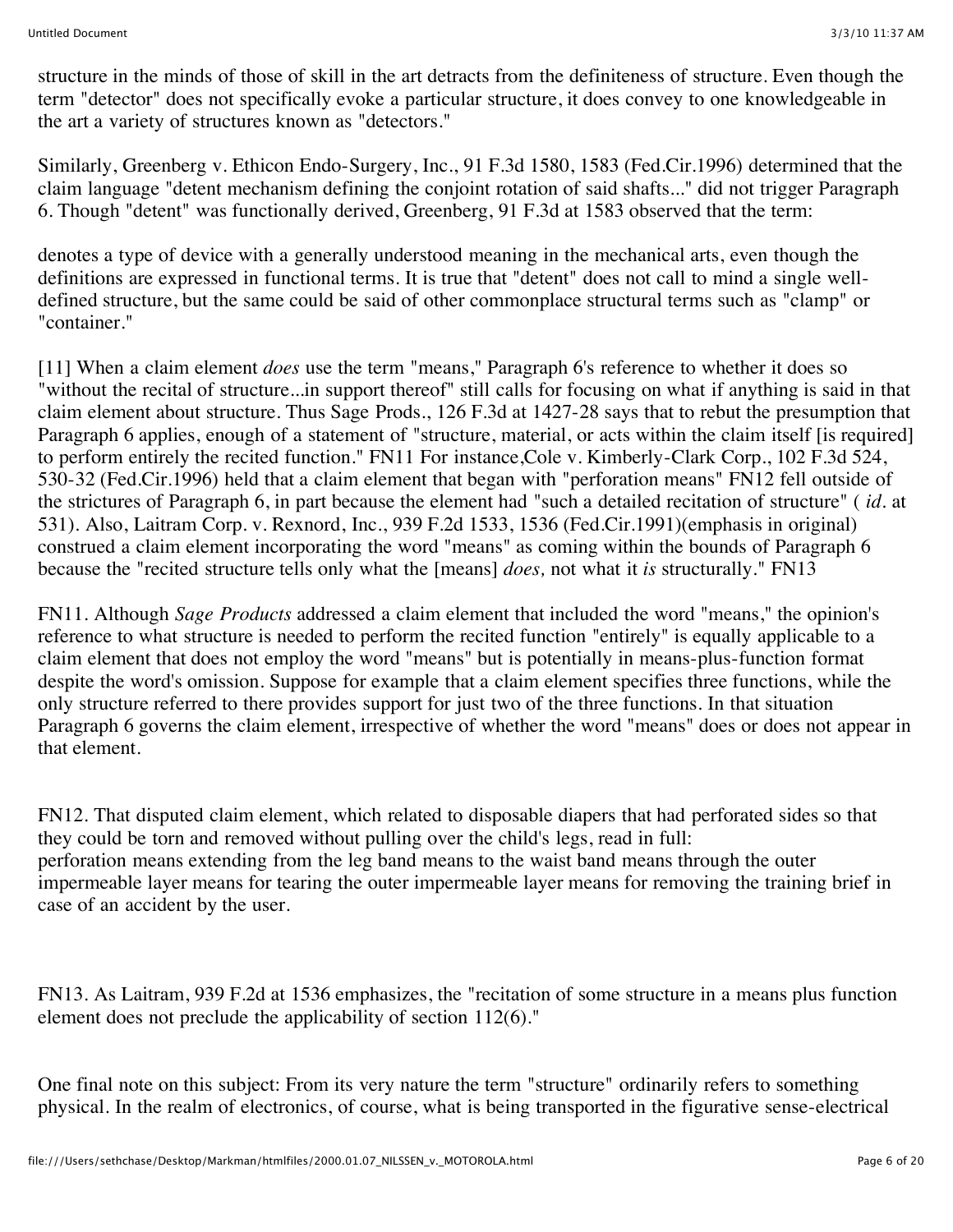current-is without tangible dimension. It is consequently necessary to be wary when citing cases that deal with tangible structures ( *Personalized Media, Greenberg, Cole* and the like) as authorities whose formulations of the operative rules should apply here. With the foregoing total background, this opinion now turns to the claim elements at issue.

# *"Source Means" in* the '146 Patent'*s Claim 19*

[12] Claim 19 of the '146 Patent includes this language:

[a] source means having AC terminals and being operative to provide an AC voltage thereat.

Because the word "means" is present, the presumption is that the claim is in means-plus-function form. Here the claim is in purely functional language ("being operative to provide..."), except possibly for the use of the word "source."

In that respect Nilssen contends that "source" is a structural term denoting a device that is a source of power. Even so, "source of power" alone is hardly a sufficient structural recitation to remove the claim from the presumed ambit of Paragraph 6. Cole, 102 F.3d at 531 is not to the contrary, because the presumption in that case was overcome by the claim element's "precise structural character." There is no way that, as N. Mem. 18-19 attempts to argue, the word "source" amounts to a detailed recitation of structure that overcomes the claim element's functional language. Indeed, the definition offered by N. Mem. 18-"[a]ny device that produces electrical energy"-is purely functional and denotes no structure whatever.FN14 Nor does the claim's added description of the "source means" as "having AC terminals" serve to convert the imprecision of the term "source means" into a term of "precise structural character."

FN14. N. Mem. 18 uses the definition for the term "power supply" and equates that term with "source."

Hence this Court concludes that the "source means" element of claim 19 in the '146 Patent is in means-plusfunction form.FN15 As such, claim 19 is limited to the structure set forth in the corresponding specification and its equivalents.

FN15. See, e.g., Unidynamics Corp. v. Automatic Prods. Int'l, Ltd., 157 F.3d 1311, 1318-19 (Fed.Cir.1998), holding that the claim limitation "spring means tending to keep the door closed" was in means-plus-function form because, though "spring" was a structural term, it did not sufficiently connote a specific structure to perform the claimed function.

But Unidynamics, 157 F.3d at 1319 warns that the "[s]tructure disclosed in the specification...is only 'corresponding' structure to the claimed means under s. 112, para. 6 if the structure is clearly linked by the specification or the prosecution history to the function recited in the claim." Because the parties to this action dispute whether that function is clearly linked to a particular structure in the specification (see N. Resp. 20-21 and M. Mem. 9-10), and because the record is not fully developed on this point, a brief hearing is needed to decide exactly what portion of the specification corresponds with the claim.FN16

FN16. As the rest of this opinion reveals, this is the sole claim for which a *Markman* hearing will be necessary. Neither Nilssen nor Motorola should regard that hearing as an opportunity to reargue any other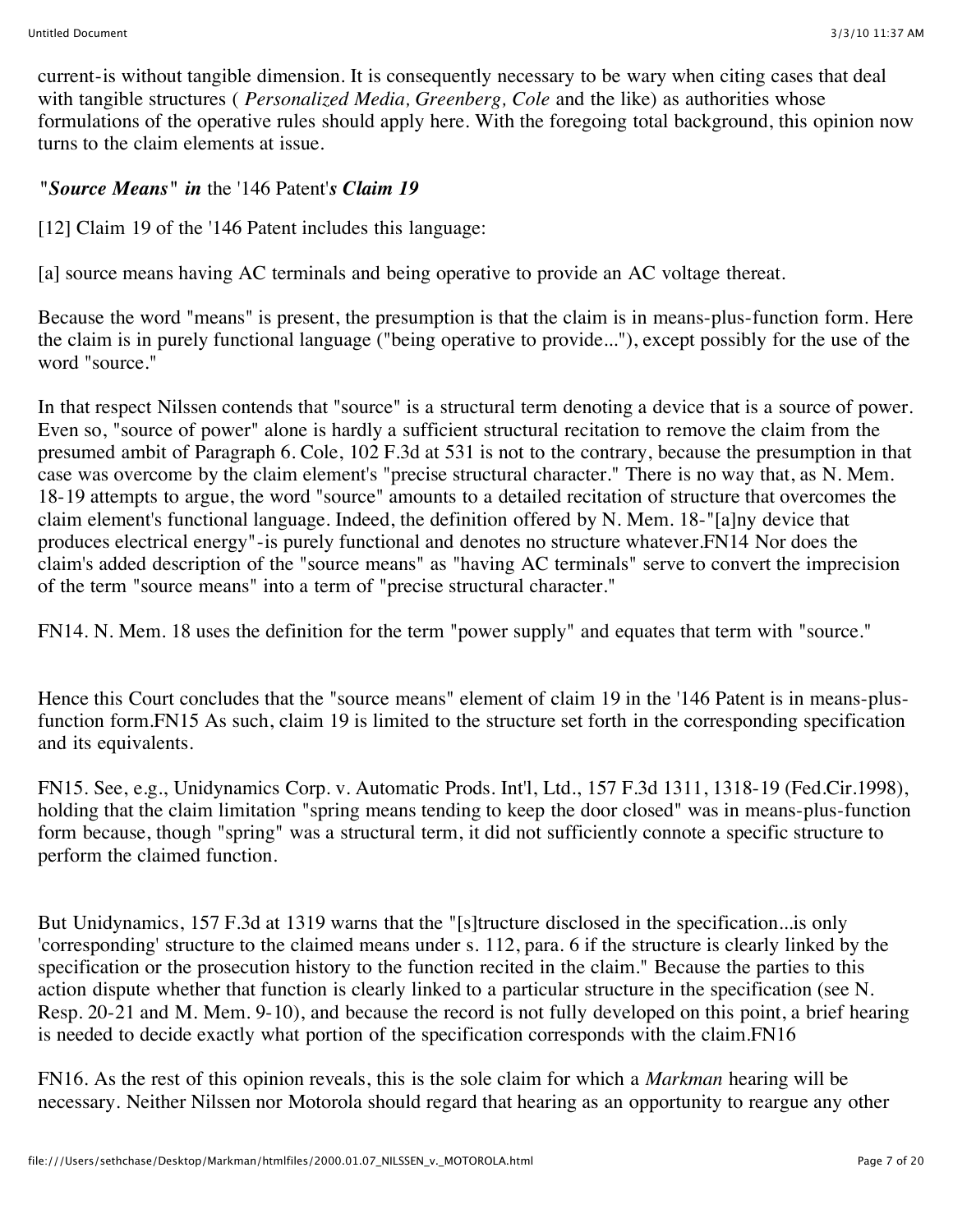claims.

# *"Circuit Means" in* the '690 Patent'*s Claim 17*

[13] Round two of this 13-round bout involves claim 17 of the '690 Patent:

A circuit means connected between the inverter output terminals and the lamp terminals, thereby to provide lamp operating voltage to the lamp terminals; the circuit means having a pair of auxiliary output terminals at which is provided a cathode heating voltage.

In this instance the stated function is "to provide lamp operating voltage to the lamp terminals." Again the issue is whether enough structure is cited to perform that function to overcome the presumption of Paragraph 6 applicability.

To negate that presumption Nilssen points to CellNet Data Sys., Inc. v. Itron, Inc., 17 F.Supp.2d 1100, 1107 (N.D.Cal.1998) and its finding "that those skilled in the art would understand the term 'circuit means' as a structural rather than a means-plus-function element." That conclusion rests on the dictionary definition of "circuit" as connoting the generic structure of "the combination of a number of electrical devices and conductors that, when connected together to form a conducting path, fulfill a desired function such as amplification, filtering, or oscillation" ( id. at 1111, quoting *Penguin Dictionary of Electronics* (hereafter " *Penguin*" (2d ed.1988)). In addition, the court noted that the location of the "circuit means" was specified in the claim (17 F.Supp.2d at 1111, citing Cole, 102 F.3d at 531). Claim 17 also specifies the location of the circuit means: "connected between the inverter output terminals and the lamp terminals."

Motorola seeks to counter with Relume Corp. v. Dialight Corp., 63 F.Supp.2d 788, 802 (E.D.Mich.1999), which decided that the claim language "adaptive clamp circuit means" was in means-plus-function form. But because the *Relume* plaintiff did not dispute that construction, the court was deprived of an opposing viewpoint that might perhaps have highlighted terms of art in the claim that could communicate sufficient structure to overcome the presumption.

Nonetheless this Court would be wholly unpersuaded by *CellNet* (and hence by Nilssen) if "circuit means" were the only relevant language in the claim element. Although its own days as a highly trained technician (and in one instance as the author of a modest invention) during the formative-nay, primitive-days of airborne radar have so faded into the dim past as to render any possible claim by this Court to being even moderately "skilled in the art" a serious Rule 10b-5 violation, it takes no electronic sophistication at all to understand that electrical circuits are virtually infinite in number. It is not that "circuit" is nongeneric-it is rather that it is *so* generic that by itself it conveys no sense of structure at all. To say simply that an electrical circuit will be inserted into another circuit to accomplish a stated function is to afford the skilled reader no sense whatever of the structure of that insertion.

Unsurprisingly, M. Mem. 16-18 (emphasis in original) states that claim 17 should be limited by the specification because "the *only* structure disclosed in the specification for providing operating voltage to the lamp terminals...is an *inductor* ...with auxiliary windings...." That contention is not at odds with the admonition in Comark, 156 F.3d at 1186 that "limitations from the specification are not to be read into the claims," for that caveat applies to claims that fall on the other side of the "fine line" described in *Comark, id.*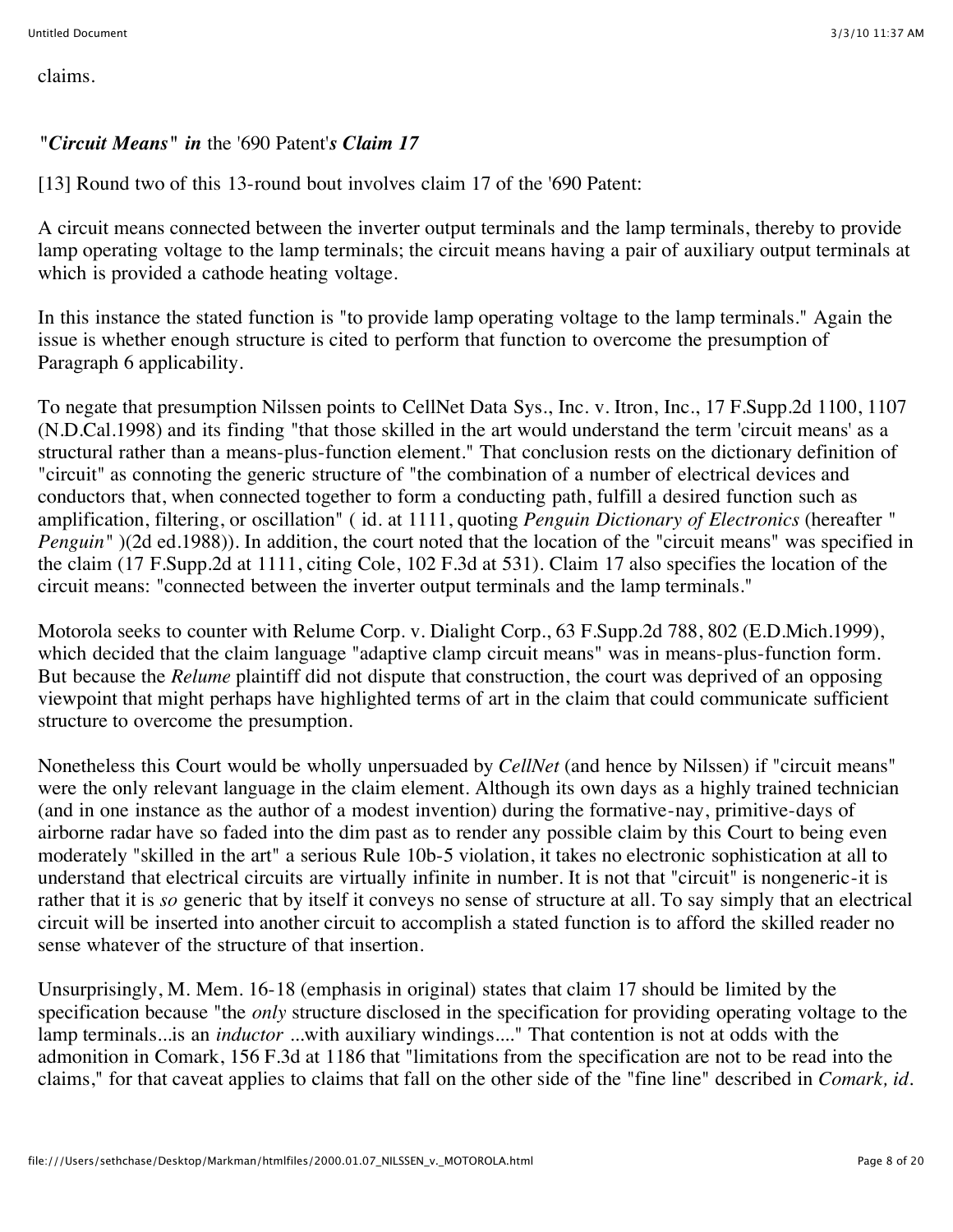That argument by Motorola is a bit oversimplistic, because it glosses over the operative language in the claim element that cuts back the otherwise generic and uninformative scope of "circuit means" somewhat by describing it as "having a pair of auxiliary output terminals at which is provided a cathode heating voltage." But unlike the situation in Cole, 102 F.3d at 531, where the element at issue carried with it "such a detailed recitation of its structure, as opposed to its function," here the quoted partial description of the "circuit means" just does not supply enough structure "to perform entirely the recited function" (as is required by such cases as Sage Prods., 126 F.3d at 1427-28). In that respect the situation is much akin to that described in the preceding section, where the reference to a "source means" as "having AC terminals" was not enough to provide a sufficient recitation of structure to take the claim out of Paragraph 6's coverage.

This Court therefore holds that claim 17 of the '690 Patent is also in means-plus-function form.FN17 And unlike the claim referred to in the preceding section, no further hearing is required to fine-tune its meaning.

FN17. This is one of two issues on which this Court respectfully differs with its colleague Judge Kennelly ( Magnetek, 1999 WL 982966, at \*8-\*9).

#### *"Output Means" in* the '409 Patent'*s Claim 36*

[14] Claim 36 of the '409 Patent includes an:

output means connected with the AC output terminals; the output means having lamp output terminals adapted to connect with a gas discharge lamp.

As N. Mem. 21 asserts, Paragraph 6 does not cover that claim element because it describes *only* structure and not function. M. Mem. 29 is unpersuasive in contending that the claim element does describe a function of providing "output from the AC terminals to a lamp." M. Resp. 15 pins its hopes on the word "output," arguing that the word is sufficiently functional to signal a means-plus- *function* element. But Motorola is at a loss to elaborate on that supposed functionality without employing words foreign to the claim element. Indeed, even if that functionality appeared elsewhere in the patent, it would be improper to import that function into the specific claim element at issue (see Rodime, 174 F.3d at 1303).

Consequently, because it states no function, claim 17 of the '409 Patent is not in means-plus-function form. Instead the claim language is construed to mean exactly what it says: an output means connected with the AC output terminals and having lamp output terminals adapted to connect with a gas discharge lamp.FN18

FN18. This tracks Judge Kennelly's ruling in Magnetek, 1999 WL 982966, at \*8.

# *"Inverter Circuit" in* the '356 Patent'*s Claim 5*

None of the remaining claim elements for which Paragraph 6 is at issue contains the word "means." Thus the presumption at work as to those remaining claim elements is that, absent other controlling factors, Paragraph 6 does not apply. This opinion turns then to an analysis of whether any such other controlling factors call for a different result in each situation.

Claim 5 of the '356 Patent involves: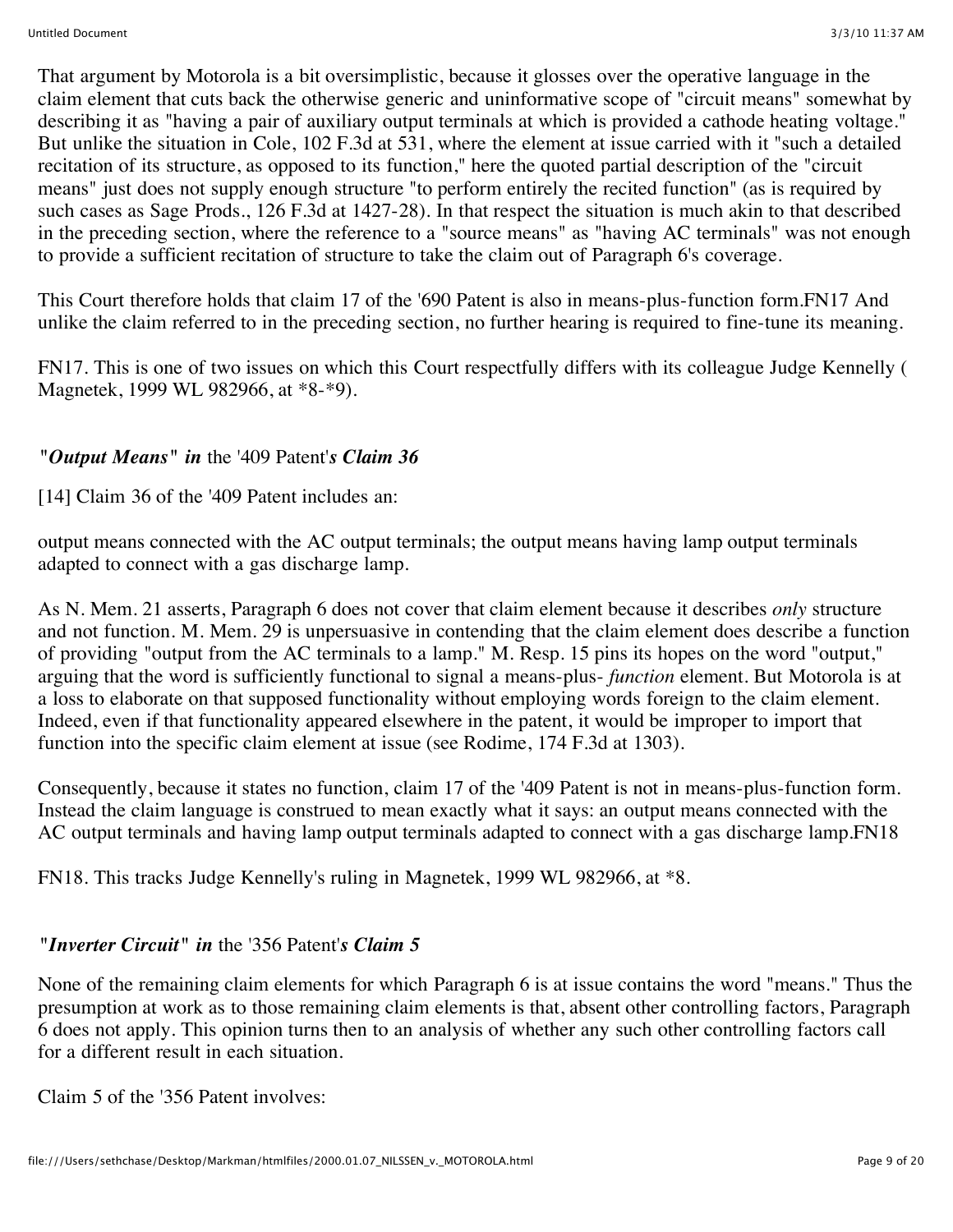an inverter circuit connected between the DC terminals and the lamp terminals; the inverter circuit being operable to supply an alternating lamp voltage across the lamp terminals....

One threshold issue is whether Nilssen is bound by his assertion before the Patent and Trademark Office ("PTO") that the quoted element is a means-plus-function limitation. And of course it requires no citation to support the Federal Circuit's regular repetition of the proposition that a patent's prosecution history is relevant to claim construction.

In an effort to escape the impact of his own representations to the PTO (quoted hereafter in this section of the opinion), Nilssen says that those representations were made before In re Donaldson Co., 16 F.3d 1189, 1193-94 (Fed.Cir.1994) had expressly overruled the earlier caselaw that had countenanced the PTO's practice of not applying Paragraph 6 during its patent examination process.FN19 But that is a truly bizarre notion, essentially amounting to:

FN19. See In re Alappat, 33 F.3d 1526, 1540-41 (Fed.Cir.1994), explaining the impact of *Donaldson* on the PTO.

Don't hold me to what I told the PTO in order to get my patent issued over the examiner's prior rejection of my claims. After all, if the PTO's perceived role vis-a-vis Paragraph 6 had been different then (as the Federal Circuit decided it to be nearly a decade later), I might not have found it necessary to make that representation.

[15] Patent prosecution is a serious business-an effort to obtain what was a 17-year monopoly when the Nilssen representation was made to the PTO. Little wonder that the courts early developed the concept of "file wrapper estoppel": the principle that a representation made by an inventor to induce the PTO to grant such a monopoly binds the inventor later, when the construction of the issued patent is in dispute (see, e.g., Cole, 102 F.3d at 531-32).

Here is what Nilssen (acting pro se, it may be noted) wrote in a PTO Appeal Brief (M. Mem. Ex. 10, emphasis in original) in an effort to overcome the examiner's 35 U.S.C. s. 112 rejections:

Again using claim 1 as an example, it is clear that the claimed invention is expressed in claim 1 as a combination of two elements, both of which are expressed in the well-accepted format of MEANS AND FUNCTION.

\* \* \* \* \* \*

The second element of claim 1 describes an " *inverter circuit* " (a *means* ) together with its *function* (to provide a sinusoidal output voltage at a pair of AC output terminals, etc.) and its *connections* (one of its AC output terminals being connected with one of the AC input terminals, etc.).

When interpreted in light of the specification, there is no doubt in Applicant's mind but that claim 1 is clearly understandable by a person having ordinary skill in the art.

Trying to blunt the devastating impact of those statements, N. Resp. 6 attacks "Motorola's use of the file history [as] highly misleading" because of the later advent of *Donaldson.* That is simply nonsense-what is material is that *Nilssen himself* expressly labeled "inverter circuit" as a *means* in what he himself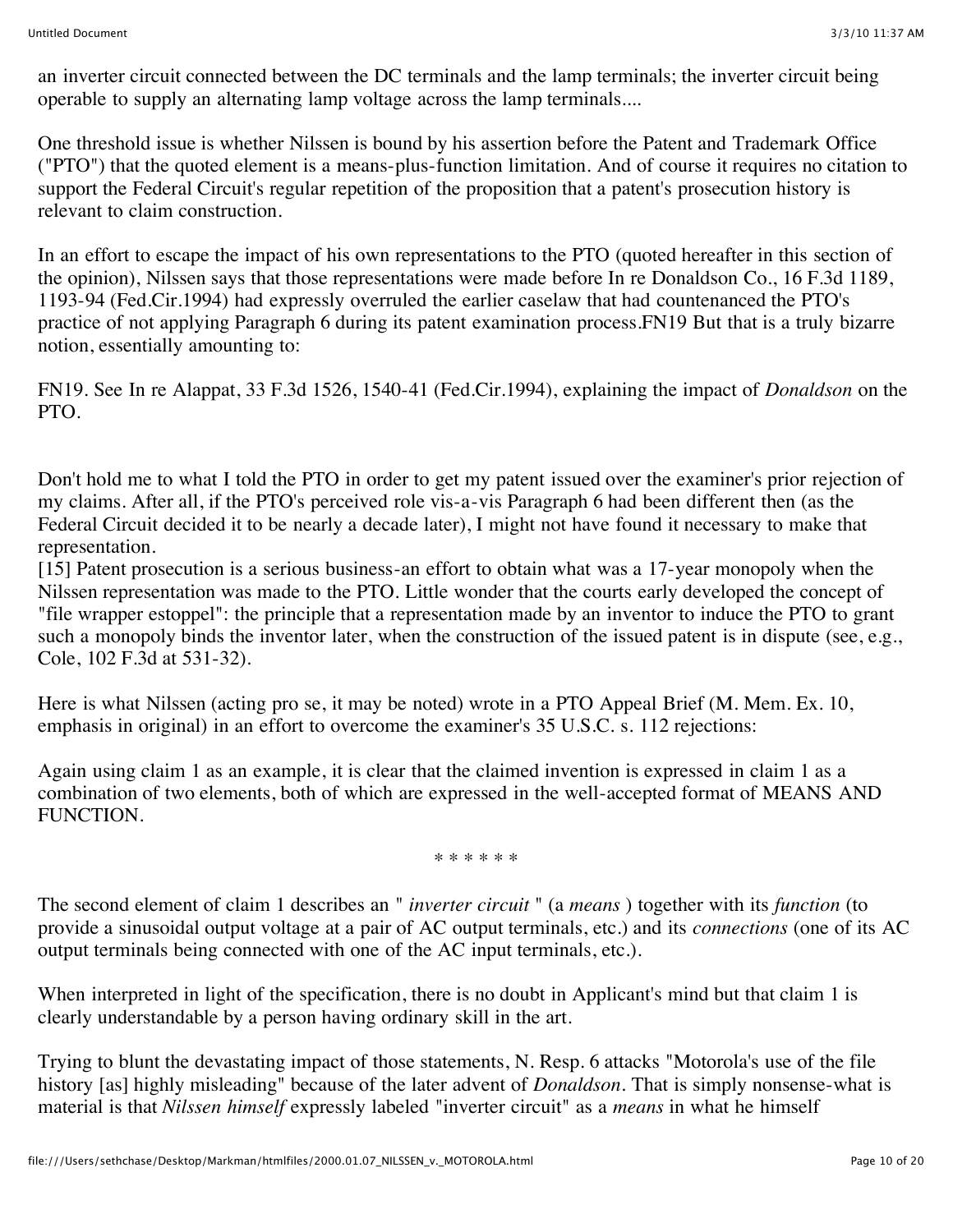acknowledged to be a means-plus-function claim element, and that he expressly went on to urge the examiner to "interpret<sup>[]</sup> [[that claim] in light of the specification."

[16] This Court will not permit Nilssen to disavow his own position deliberately undertaken before the PTO just because he now perceives it to his advantage to reverse that position-to frame a metaphor in terms of the current dispute, to make an attempt to shift from DC to AC.FN20 It really makes no difference whether conventional analysis might perhaps have produced a different view: Nilssen has set his own terms in this respect, just as a patentee may elect to be his or her own lexicographer, and he will be held to that choice. This Court construes claim 5 of the '356 Patent just as Nilssen himself had urged-that is, in light of the corresponding specification.FN21

FN20. That metaphor has been chosen rather than its converse-from AC to DC-because the latter is accomplished by a rectifier, and there is nothing of rectitude in what Nilssen has sought to do in this respect.

FN21. It would seem that this ruling-based as it is on taking Nilssen at his own word-also dispatches Nilssen's other arguments based on *Motorola's* "effort to read limitations from the specification into the claims" (N. Resp.4-10). Nilssen's own invitation to the same effect should, it would appear, extend to the specification as included in the issued patent. If this Court is viewed as mistaken in that premise, it will no doubt hear an anguished scream from Nilssen's counsel.

# *"Inverter-Type Power Supply" in* the '342 Patent'*s Claims 3 and 5*

[17] Claims 3 and 5 of the '342 Patent include this language:

an inverter-type power supply that is connected with the DC output terminals and operative to provide a high-frequency AC voltage between a first inverter output terminal and an inverter reference terminal.

Functionally that claim "provide[s] a high-frequency AC voltage...." Structurally that function is accomplished by "an inverter-type power supply... connected with the DC output terminals...."

Though functionally derived, "inverter" has a well-understood meaning in the art (expressed, e.g., in *Standard Handbook for Electrical Engineers* (hereafter " *Handbook* ") 22-105 (Donald G. Fink & H. Wayne Beaty eds., 13th ed.1993) as "a power converter in which the normal direction of power flow is from a dc source to an ac load"). In short, "inverter" is an industry term of art that describes a structure (even though, to be sure, "inverter" is a generic term-note the three types described at the outset of this opinion-the term describes a particular kind of circuit and is plainly not as devoid of substantive content (that is, structure) as the term "circuit" alone).

Indeed, though it is entirely true that "inverter" alone does not necessarily "call to mind a *single* welldefined structure" ( Greenberg, 91 F.3d at 1583 (emphasis added)), the very fact that the claim uses the term "inverter-type" strongly suggests that inventor Nilssen did not intend to limit himself to a single species of inverter. Instead the claim's "inverter-type" locution would normally appear to incorporate, quite deliberately, more than one kind of inverter, rather than being limited by a single example in the specification.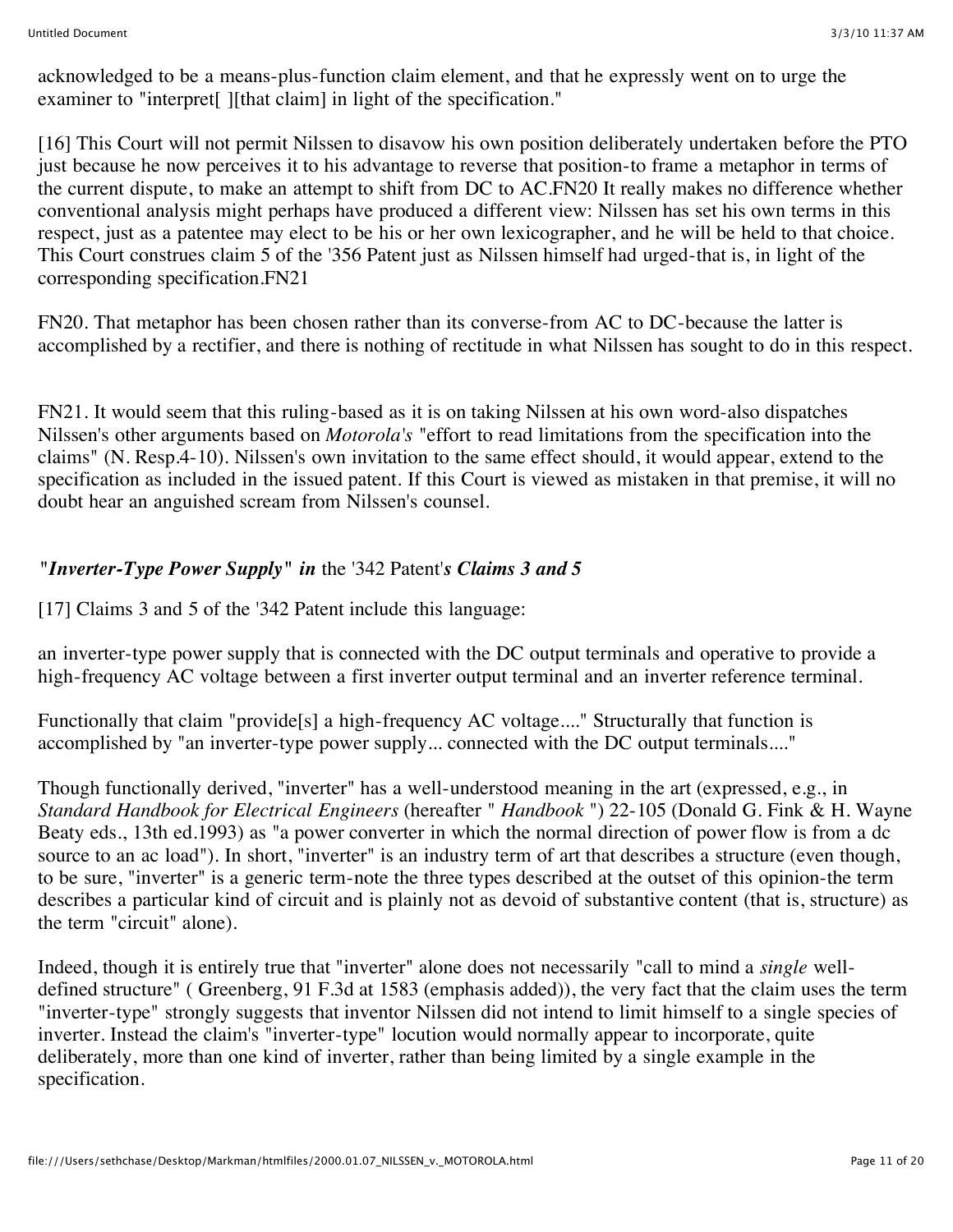In those terms alone the text of claims 3 and 5 would seem to fall outside the boundaries of Paragraph 6. And if that were so, the M. Mem. 21 position that the specification limits the claim language would fail for the reasons discussed earlier.

But M. Mem. 23-24 also contends that the prosecution history reveals that Nilssen himself limited his claim to a "full-bridge inverter." As stated earlier, Cole, 102 F.3d at 531 is exemplary of many cases (see also, e.g., Digital Biometrics, Inc. v. Identix, Inc., 149 F.3d 1335, 1347 (Fed.Cir.1997)) teaching that Nilssen is to be "bound by [his] representations to the PTO during the prosecution of" his patent. Yet N. Resp. 31 offers an extraordinarily puzzling response to Motorola's argument, reproduced here in its entirety:

Motorola also cites the prosecution history in an effort to prop up its proposed definition. This is dealt with in a previous section at pp. 6-9, which establishes that the term "inverter" is not limited to a full-bridge inverter.

That cross-reference is to Nilssen's response to the prosecution history issue regarding claim 5 of the '356 Patent, which has not only been found wanting on *that* issue but is also quite irrelevant in the present context (it is after all entirely possible that an inventor may choose to use the same term in different ways in two different patents).

As far as this Court is concerned, then, Nilssen has left Motorola's prosecution history argument (M.Mem.23-24) wholly unanswered in any substantive way. And the detailed nature and bulk of both sides' submissions refutes the notion that Nilssen's failure to provide any real explanation stemmed from any lack of opportunity to do so. This Court is therefore constrained to treat the claim elements at issue (claims 3 and 5 of the '342 Patent) as limited to a full-bridge inverter.

# *"Adjustment Input" in* the '356 Patent'*s Claim 4*

[18] Claim 4 of the '356 Patent relates to an inverter circuit that:

has an adjustment input operable, in response to receiving an adjustment action, to adjust the magnitude of the lamp current by way of adjusting the frequency of the alternating lamp voltage.

Although that claim element is clearly functional in tone, Nilssen urges that it also recites sufficient structure-more specifically an "adjustment input," where "input" is defined this way ( *Penguin* at 269):

(1) The signal or driving force applied to a circuit....

(2) The terminals at which this signal is applied.FN22

FN22. [Footnote by this Court] In the context of the claim element at issue, definition (2)(the "terminals") is plainly inapplicable. Consequently the discussion here will focus only on definition (1).

On Motorola's part, M. Mem. 14 asserts that the claim element is in means-plus-function format because "a function is recited without a structure to perform that function." To support that position M. Mem. 14 relies on Mas-Hamilton Group, Inc. v. LaGard, Inc., 156 F.3d 1206, 1213 (Fed.Cir.1998), which found a claim was in that format because "even though the catch phrase ['means'] is not used, the limitation's language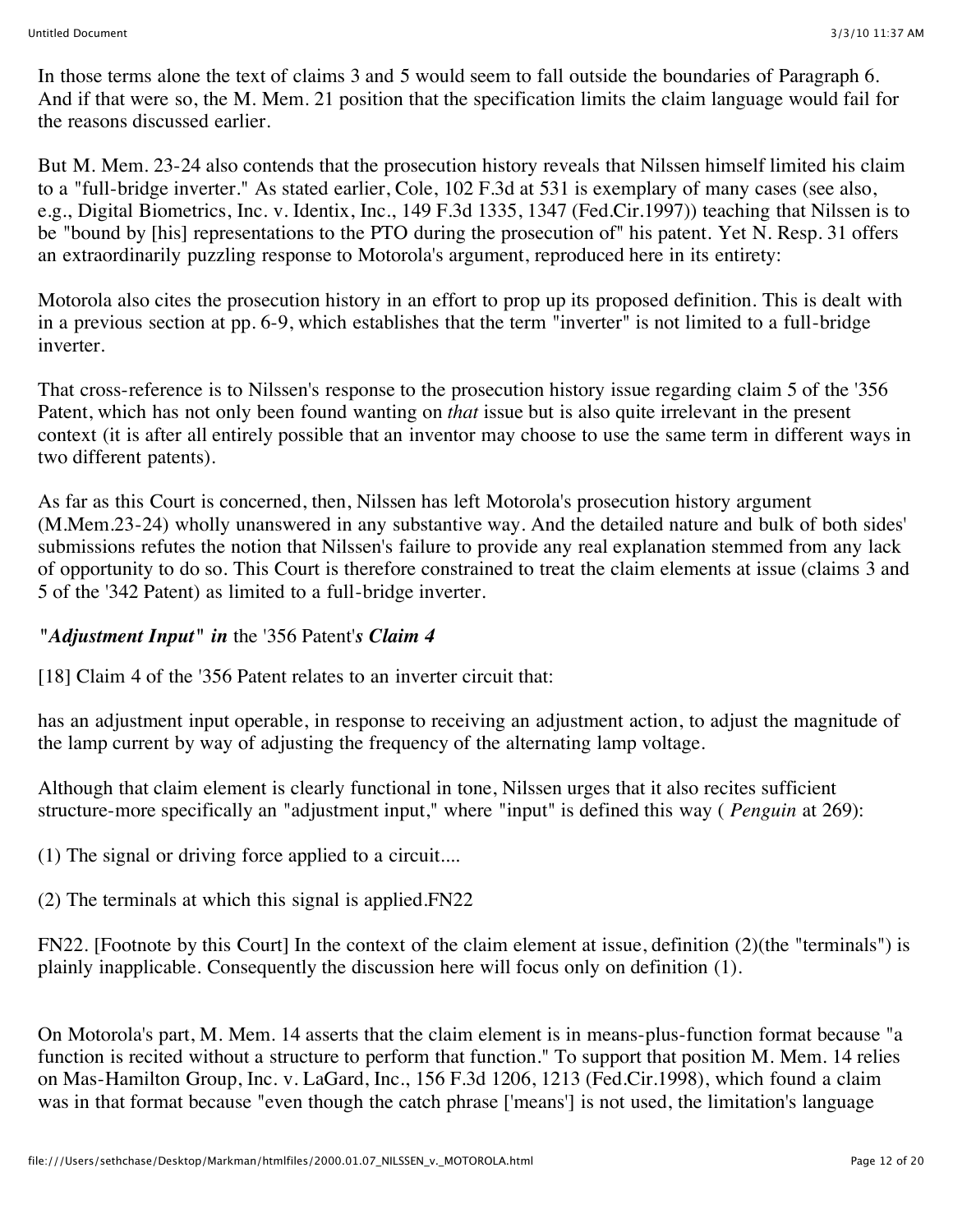does not provide any structure." According to Motorola, the claim element at issue here suffers from the same vice that was described in *Mas-Hamilton, id.:*

The limitation is drafted as a function to be performed rather than definite structure or materials.

Is "adjustment input" such a "definite structure," as Nilssen would have it? One clue to the answer lies in N. Mem. 24's not-so-subtle shift in the meaning of that term:

An "adjustment input" is simply an input that is adjustable. Accordingly, the "adjustment input" limitation has a reasonably well known meaning in the art.

Not so-for the plain reading of the claim element that has been quoted at the outset of this section adverts to an input that *adjusts* the lamp current (a statement of the input's *function* ), rather than to the fact that the input itself is "adjustable" in order to perform that function.FN23

FN23. After all, the claim element did not employ the more normal adjectival locution, if Nilssen's restatement of its meaning were accurate, of referring to "an *adjustable* input."

In plain meaning terms, then, the only possible candidate for a "structure" referred to in the claim element is "input." And although Nilssen is correct in stating that "input" is a common term-"widely known in the art of electronics" (N. Mem.24)-that does not at all suffice. Greenberg, 91 F.3d at 1583, reconfirmed by Mas-Hamilton, 156 F.3d at 1213-14, requires that the term under scrutiny must be widely known "as the name for a structure." It can scarcely be gainsaid that "input" is essentially as broadly generic in those terms as the term "circuit"-neither of those terms qualifies as a "definite structure" that satisfies the standard prescribed by the caselaw.

As with the other claim elements that have failed to avoid the impact of Paragraph 6, the claim element now at issue "will be construed to cover the corresponding structure...described in the specification and equivalents thereof" (the statutory prescription). N. Mem. 23-24 and N. Resp. 24-25 say nothing to counter Motorola's characterization of the specification's description, which therefore prevails.

# *"Adjustment Input Electrically Isolated" in* the '356 Patent'*s Claim 5*

[19] M. Mem. 14-15 asserts that the isolated adjustment input structure for this claim element is limited to a rotary knob because the "adjustment input" is to be "electrically isolated from the power line terminals." That contention is based on Nilssen's response to a PTO office action in which he limited the claim element to a specification that recites "a manually rotatable external knob" as the structure for electrically isolating the adjustment input ('356 Patent col. 3, lines 50-56).

Because that language is not qualified or constrained in any respect, Nilssen has expressly limited that element of his claim, so that prosecutorial estoppel applies.FN24 This Court therefore construes the "adjustment input electrically isolated" language of Claim 5 in the '356 Patent to mean "a manually rotatable external knob."

FN24. This issue was not even discussed in Nilssen's initial memorandum, and N. Resp. 24 devoted only a single sentence to the question.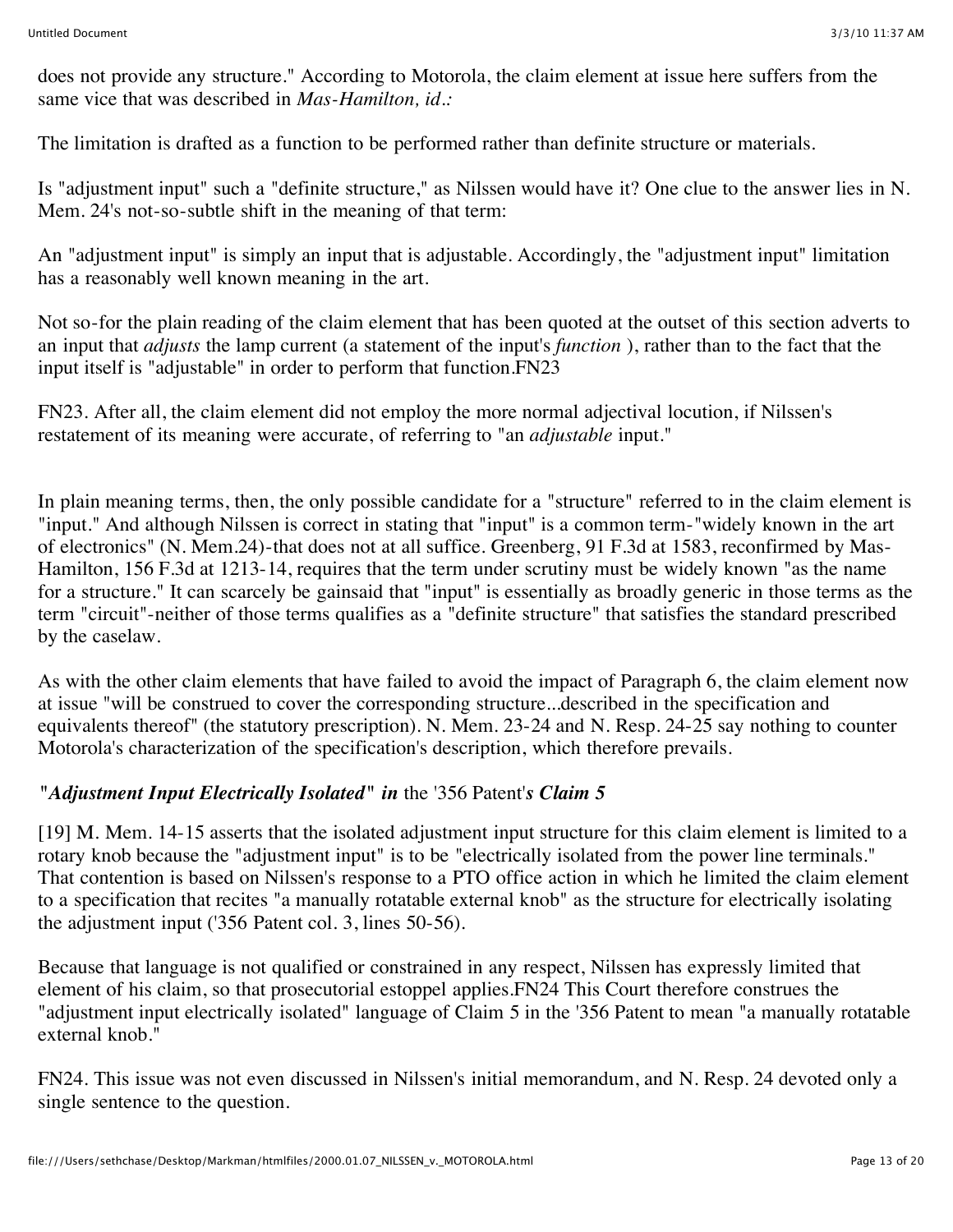# *"Power Conditioning Circuit" in* the '067 Patent'*s Claim 32*

[20] Claim 32 of the '067 Patent includes (emphasis added):

a power conditioning circuit having (i) power input terminals connected with the AC terminals, and (ii) power output terminals connectable with the lamp terminals; the power conditioning *being functional,* as long as the lamp terminals are indeed connected with the power output terminals, *to properly power the gas discharge lamp;* the power conditioning circuit being further characterized by:

(a) including a transistor having a pair of transistor output terminals across which exists a transistor output voltage whose magnitude varies in accordance with a periodic waveform...and

(b) having a pair of DC terminals between which exists a DC voltage whose absolute magnitude is substantially constant and distinctly higher than the peak absolute magnitude of the AC power line voltage.

M. Mem. 20 asserts that this is framed as a purely functional claim-a "power conditioning circuit...being functional to... properly power the gas discharge lamp...." N. Mem. 14-15 responds by stating, and Motorola does not dispute (see M. Mem. 20-21 and M. Resp. 7-8), that the claim element's subparagraph (a) describes the inverter and its subparagraph (b) describes the rectifier, both of which are included in the circuit.

But the flaw in Nilssen's position is that those elements (well known as they are to persons skilled in the art) do not form the *totality* of the power conditioning circuit-as the claim element itself states, that circuit *includes* those elements but is not said to *comprise* only those elements. Not only is that the normal reading of the word "include" rather than "comprise," FN25 as well as the obvious fact that the entire circuit must include more than those two elements, but the matter is made doubly clear by Nilssen's use of "comprises" in the corresponding specification when he says "[t]he power supply also comprises a voltage doubler and rectifier..." (col. 3, lines 29-30).

FN25. Experience teaches that if there is one word in the English language that patent lawyers know how to use, it is "comprise"-in sharp contrast to the mine run person, who is far more likely to say incorrectly that "Illinois is comprised of 102 counties" than to employ the correct usage: "Illinois comprises 102 counties."

That being the case, it appears that the disclosed structural elements-the inverter and rectifier alone-do not suffice "to perform *entirely* the recited function" ( Sage Prods., 126 F.3d at 1428). And to repeat, as counseled in such cases as Cole, 102 F.3d at 531, "merely because an element does *not* include the word 'means' does not automatically prevent that element from being construed as a means-plus-function element."

So this Court construes claim 32 of the '067 Patent to be in means-plus-function form, without the factors that might take the claim out of the purview of Paragraph 6. This Court therefore treats that claim in conjunction with the related specification.

# *"Rectifier Circuitry" in* the '067 Patent'*s Claim 4*

[21] Another disputed claim from the '067 Patent is its claim 4, which includes as an element: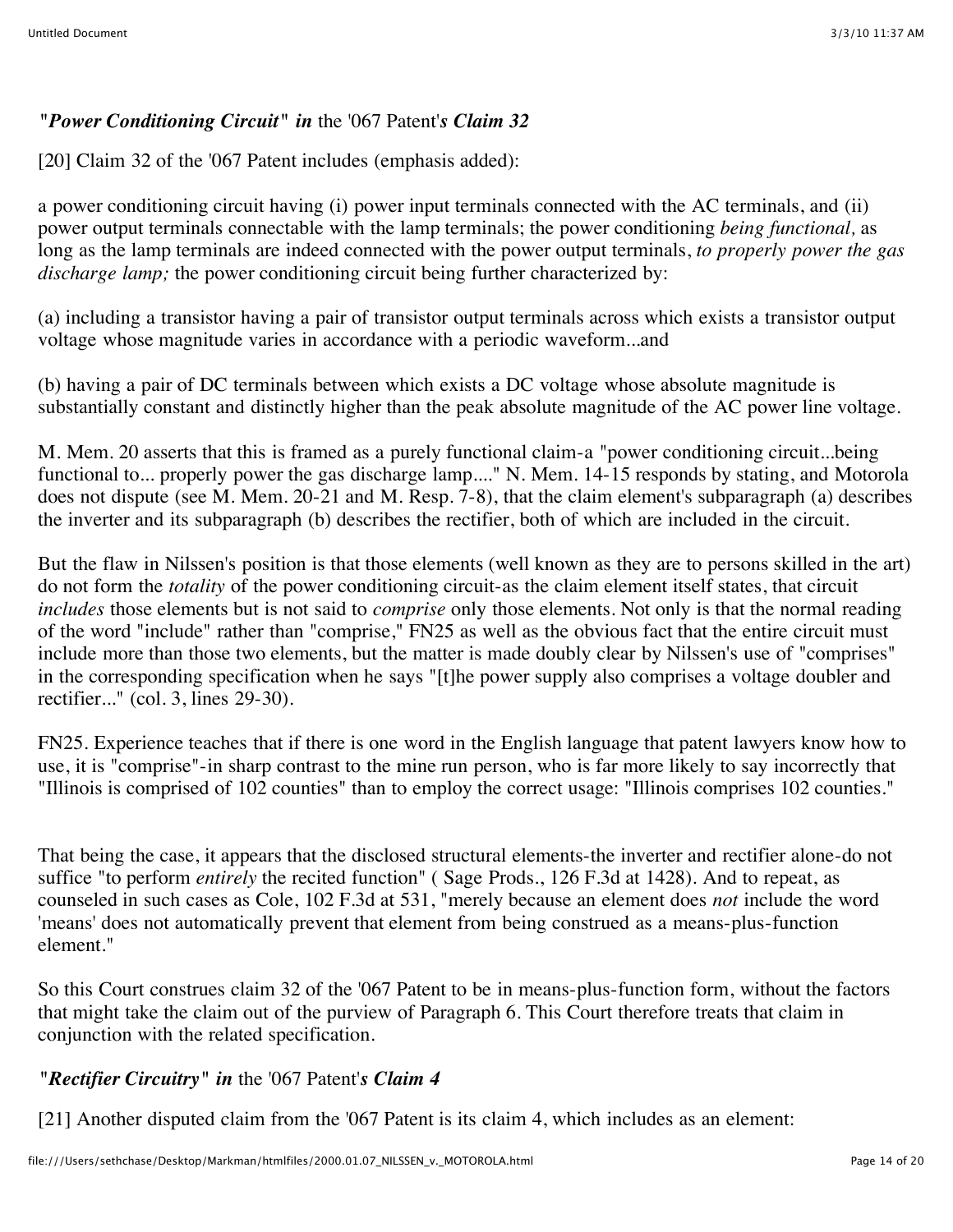rectifier circuitry connected with the AC terminals and operative to provide a substantially constant DC supply voltage across a pair of DC terminals.

Nilssen says (and Motorola does not quarrel with the proposition) that "rectifier" has a well known meaning in the relevant art and cites its definition in *Penguin* at 479: "[a] device that passes current only in the forward direction and can therefore be used as an a.c. to d.c. converter." That definition goes on to elaborate on the typical structure of a rectifier. While Nilssen uses the term "rectifier" not as a noun on its own but as an adjectival noun modifying "circuitry," this Court finds unpersuasive Motorola's extensive efforts (M.Resp.8-11) to convert that difference in terminology into a difference in analysis.

Just as this opinion has indicated earlier that "inverter" alone would qualify as a sufficient designation of "structure" to satisfy the cases that rely on that factor to take a claim element out of the constraints imposed by Paragraph 6, this Court views "rectifier" alone as equally sufficient to that end. And for that purpose "rectifier circuitry" is really synonymous with "rectifier." Accordingly the use of "rectifier circuitry" in claim 4 of the '067 Patent does not trigger means-plus-function treatment, and that claim element limitation is not subject to Paragraph 6.

# *"Rectifying and Filtering Circuitry" in* the '067 Patent'*s Claim 21*

[22] At long last, the final round of the means-plus-function battle royale involves this language from claim 21 of the '067 Patent:

rectifying and filtering circuitry connected with the AC terminals and operative to provide a substantially constant DC supply voltage across a pair of DC terminals;...

Here M. Mem. 16-17 and M. Resp. 11 advance essentially the same conceptual arguments as to "rectifying and filtering circuitry" that were found wanting as to "rectifier circuitry" in the preceding section of this opinion. Those arguments are no more convincing here, and the same result follows.

That means "rectifying and filtering circuitry" will be construed consistently with the commonly understood meaning of those terms. Once again Paragraph 6 does not come into play.

#### *Remaining Claim Elements*

That is not, however, "The End of the Affair." FN26 Disputes remain as to three claim elements that the parties have agreed do not implicate Paragraph 6. Even so, the parties' respective claim construction arguments tread upon already well-worn ground to a substantial extent.

FN26. Apologies to Graham Greene.

#### *"Inductor Means" in* the '409 Patent'*s Claims 9, 16 and 37*

[23] Claims 9, 16 and 37 of the '409 Patent FN27 pose the question of how broadly or narrowly the phrase "inductor means" should be construed. FN28 N. Mem. 26 says that "inductor" has a commonly understood meaning in the art and points to its dictionary definition ( *Handbook* 2-10):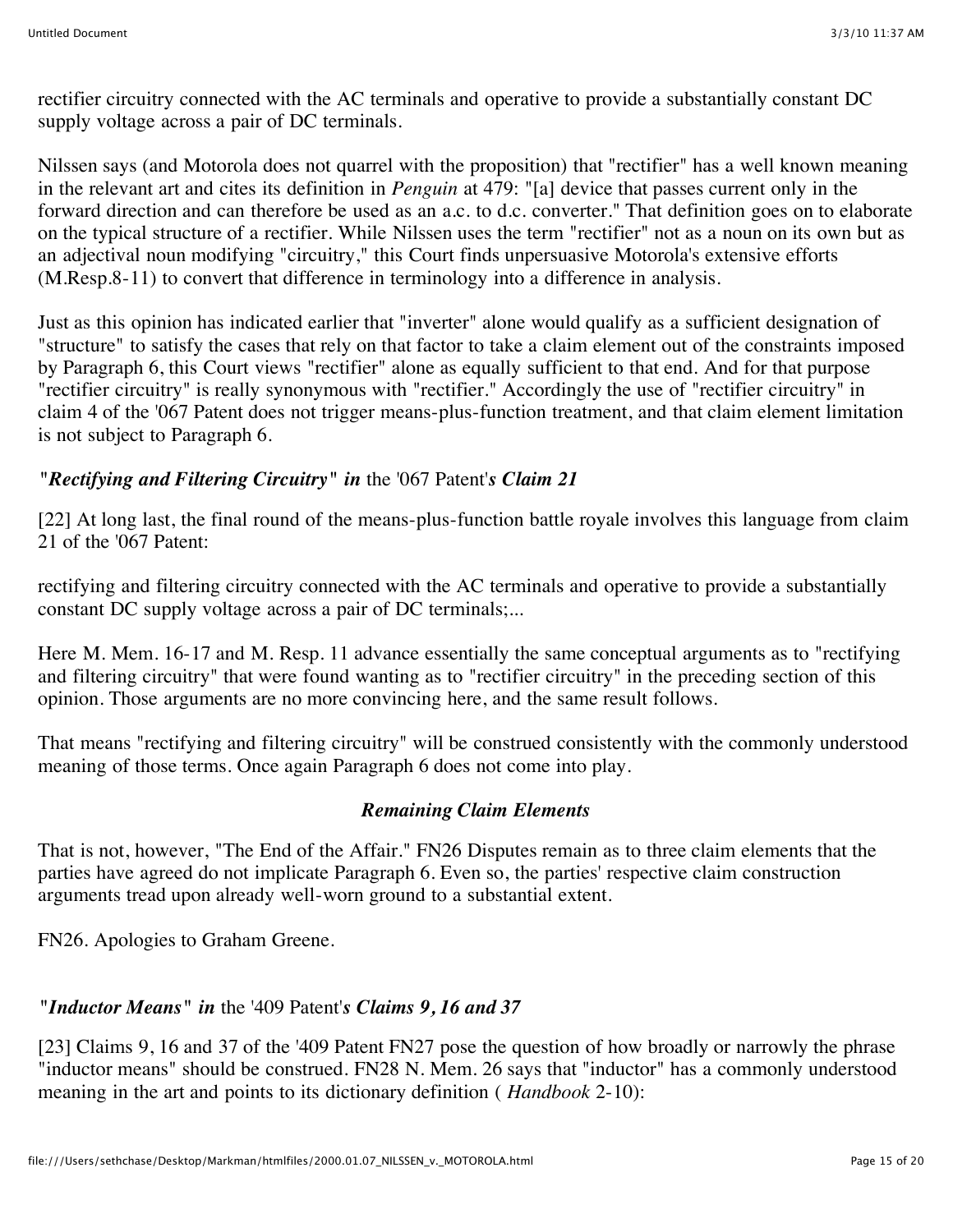FN27. Motorola cites to different numbers-to claims 9 and 36-as those at issue. That difference is due only to the tendency of patent claims to refer back to the language of prior claims. This is thus not problematic because, of course, it is the language that is at issue.

FN28. It is undisputed that the inductor is connected between the source of DC voltage and the inverter's input terminals.

An inductor is a circuit element whose behavior is described by the fact that it stores electromagnetic energy in its magnetic field.

\* \* \* \* \* \*

In its most elementary form, an inductor is formed by winding a coil of wire-often copper-around a form that may or may not contain ferromagnetic materials.

Though that does fairly describe the universe of inductors as such, it wholly ignores (just as Nilssen's arguments blithely ignore-see both N. Mem. 27-28 and N. Resp. 27-28) Nilssen's conduct before the PTO during the '409 Patent' s prosecution. In response to the PTO examiner's objection that the claim at issue represented no patentable advance because it was obvious in light of prior art that employed other types of inductors, Nilssen argued that *his* "inductor means" was different-that "the direction of the inductor coils in [the prior art] arrangement... is exactly opposite of the way the two coils are arranged in the claimed invention." And that latter reference was to the description in the specification.

Thus Nilssen himself urged on the PTO (indeed, more than once) the use of the specification to ascertain the meaning of "inductor means" in his invention. That calls into play the teaching of Vitronics, 90 F.3d at 1582 (emphasis added):

*The specification acts as a dictionary* when it expressly defines terms used in the claims or *when it defines terms by implication.*

And what Motorola now plumps for as the meaning of the term "inductor means" draws directly on *that* Nilssen-dictated "dictionary"-the specification-rather than one the more generic *Handbook.*

Thus Nilssen's generalized attempt to fall back on the general aversion to reading limitations from a specification into a claim is out of place here. Motorola asks that Nilssen be taken at his word, which he gave when it was in his interest to obtain the benefit of the patent he now seeks to sue upon, and this Court honors that request. "Inductor means" will be construed in the manner contended for by Motorola.FN29

FN29. For a second time this opinion has parted company with Judge Kennelly's Magnetek opinion, 1999 WL 982966, at \*7. But that opinion makes no reference to Nilssen's PTO representations referred to here in the text-and in the absence of that factor, this Court would also have reached the same conclusion as Judge Kennelly.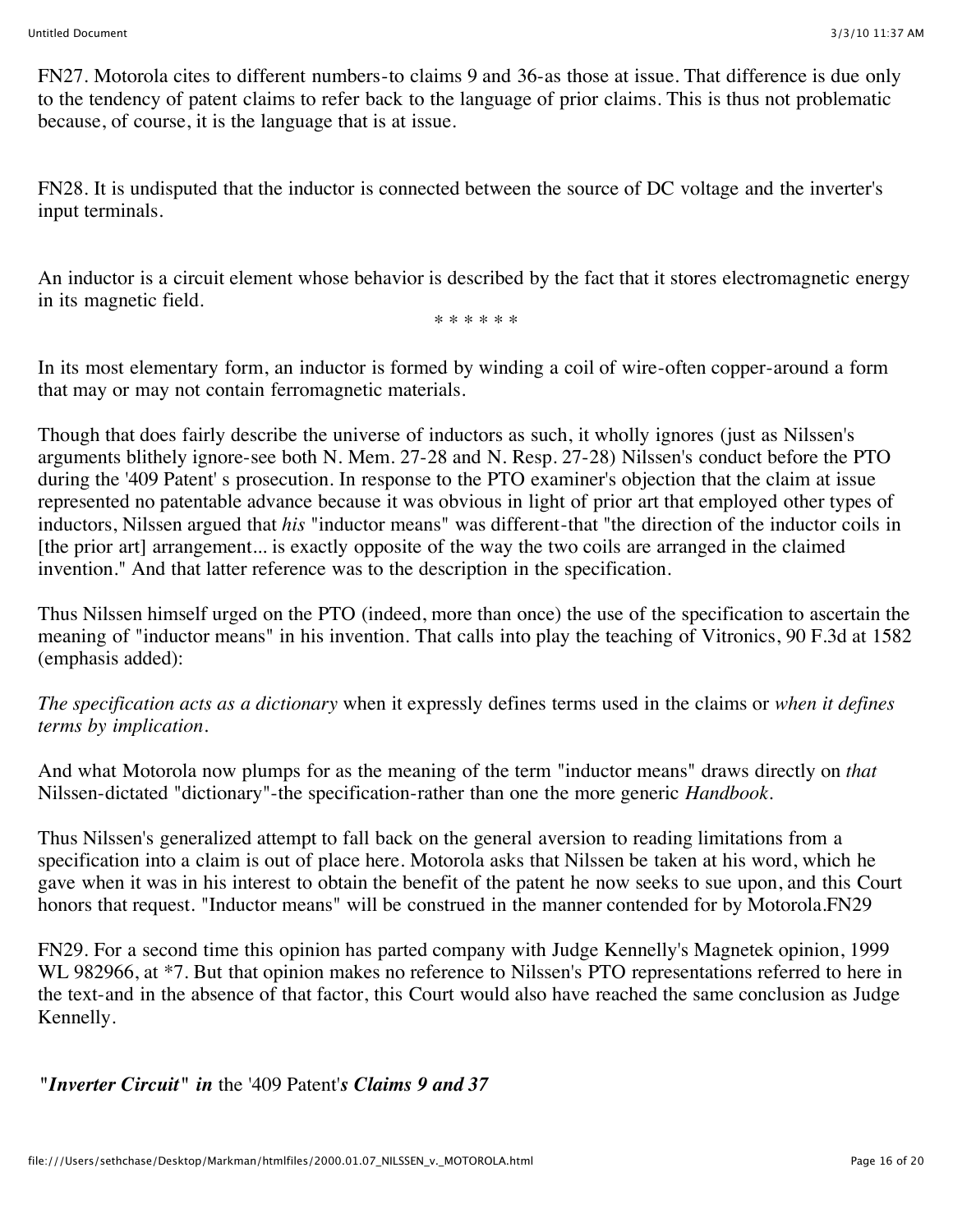[24] Both claims 9 and 37 of the '409 Patent call for an "inverter circuit" that is characterized as "having a pair of transistors series-connected between" the first terminal and the second terminal. Here too N. Mem. 27-28 argues that the meaning of "inverter circuit" is clear to a person skilled in the relevant art, while M. Mem. 25-26 looks to the specification to limit that reference to a "full-bridge inverter circuit." Motorola's narrowing construction can prevail only if the specification explicitly or implicitly defines "inverter circuit" as one of the full-bridge variety (four transistors connected together in two parallel circuits).

But the specification language that Motorola cites is not definitional, either explicitly or implicitly. That language, in the Details of Operation section of the '409 Patent, reads:

The operation of the full-bridge inverter circuit of FIG. 1 may be explained as follows.

That section then goes on to call the Fig. 1 inverter circuit a "full-bridge inverter" once again.

Those references, rather than defining the "inverter circuit" term, simply describe the layout in one of Nilssen's illustrations. Indeed, in the '409 Patent's Summary of the Invention section (also part of the specification, which in most contexts Motorola has stressed as *narrowing* the corresponding claim elements), Nilssen states (emphasis added):

In its preferred embodiment, the present invention includes an inverter circuit having a pair of DC input terminals and *at least two* periodically conducting *transistors* series-connected between an auxiliary negative terminal and an auxiliary positive terminal.

This is an instance in which Motorola can't have it both ways-if the earlier-quoted language really meant that the only inverter circuit referred to in the claim required *four* transistors (the full-bridge type), the Summary's reference to "at least two... transistors" would be rendered meaningless.

M. Mem. 25 seeks help from a statement in Multiform Desiccants, Inc. v. Medzam, Ltd., 133 F.3d 1473, 1478 (Fed.Cir.1998):

When the specification explains and defines a term used in the claims, without ambiguity or incompleteness, there is no need to search further for the meaning of the term.

But as already indicated, the differing references to the number of transistors within the same specification can scarcely be said to define one of those references as controlling "without ambiguity." And it is of course conventional wisdom that the "preferred embodiment" of an invention (that is how Fig. 1, which depicts a full-bridge inverter, is described) does not conclusively define the invention's scope-as Gentry Gallery, Inc. v. Berkline Corp., 134 F.3d 1473, 1479 (Fed.Cir.1998) has put it:

It is a truism that a claim need not be limited to a preferred embodiment.

In sum, the "inverter circuit" limitation in claims 9 and 37 of the '409 Patent will be given the meaning ascribed to it by a person skilled in the relevant art. That means it will not be limited to a particular species of inverter, the full-bridge type.FN30

FN30. This conforms to Judge Kennelly's reading in Magnetek, 1999 WL 982966, at \*6-\*7.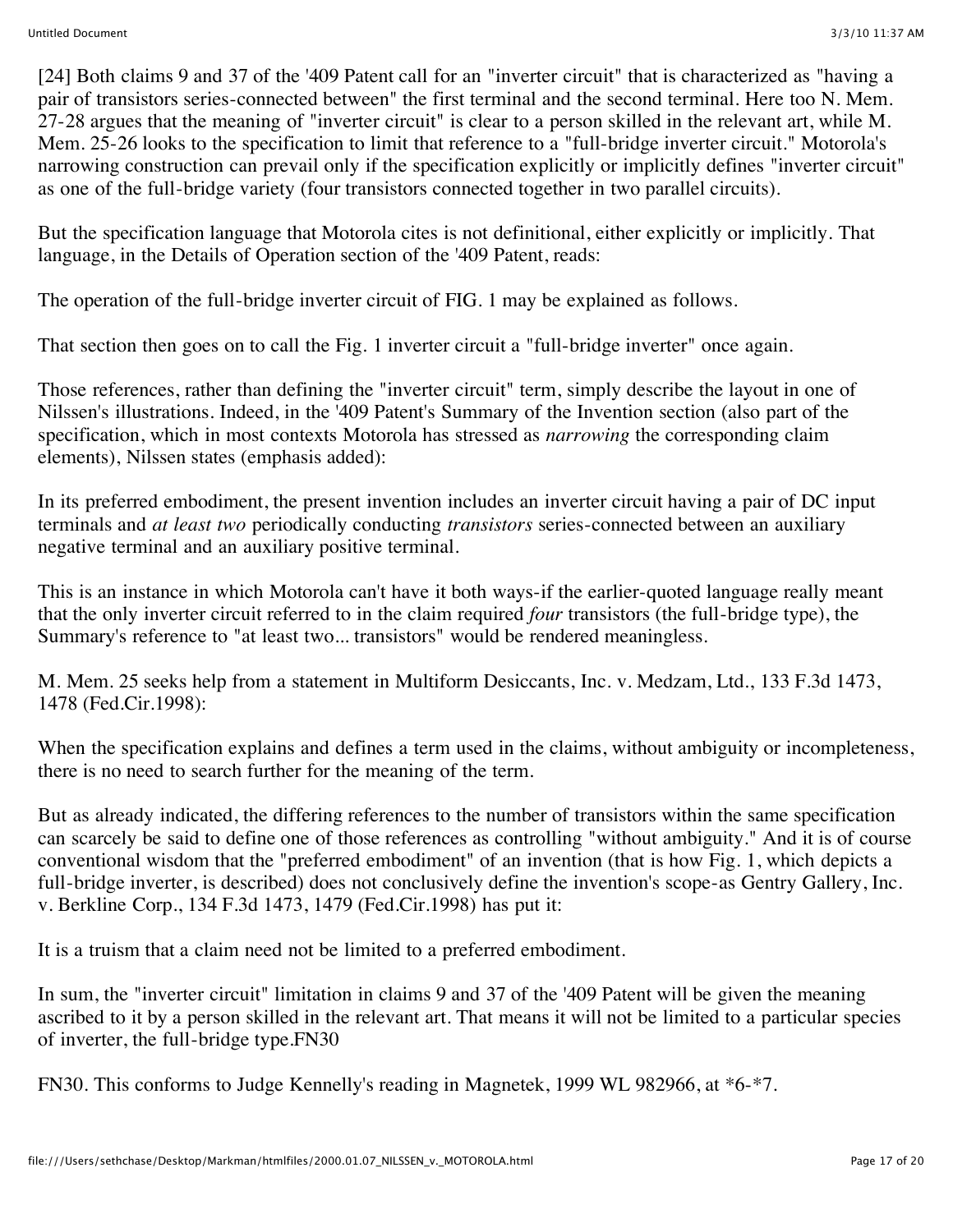# *"Frequency-Dependent Impedance Means" in* the '345 Patent'*s Claim 24*

[25] Finally (deep sigh) this opinion turns to claim 24 of the '345 Patent. That claim includes:

[a] frequency-dependent impedance means connected in circuit between the AC voltage output and an AC current output *operable to connect with the lamp;* the frequency-dependent impedance means including a tank circuit having an inductor and a capacitor.

It is agreed that the "frequency-dependent impedance means" is a tank circuit having a capacitor and an inductor. In dispute is whether or not that tank capacitor-inductor combination is connected directly to the lamp.FN31

FN31. Unlike other claims at issue in this opinion, "frequency-dependent impedance means" is expressly defined in the patent's specification ('345 Patent col. 7, lines 24-30) (emphasis added): When a frequency-dependent impedance means, *that is, an inductor or a capacitor,* is connected in circuit with the AC voltage output of the inverter, change in the transistor inversion frequency will modify the impedance of the frequency-dependent impedance means and correspondingly modify the inverter output.

Although that definition is framed in disjunctive terms, the parties agree that the claim itself calls for both a capacitor and an inductor (N. Mem.30-31, M.Mem.24-25).

Although Nilssen contends that the language of the claim is clear and does not expressly require a direct connection, that view is produced by the somewhat wishful lens through which Nilssen's counsel has examined the claim language. Instead this Court's conclusion stems from the very absence of any clear directive in the language of the claim-what causes Nilssen to prevail is the fact that the claim is not precisely phrased on that score, thus calling for a look at the specification.

In that respect, even a review of Motorola's argument reveals that the specification does not at all show that language as being limited to a direct connection. Three diagrams in the '345 Patent illustrate different methods of connecting the tank capacitor-inductor combination to the lamp-and two of those diagrams ('345 Patent Figs. 5 and 8) depict a circuit element interposed between that combination and the lamp simpliciter.FN32 To escape the obvious impact of those illustrations, M. Resp. 22 contends as to Fig. 5 that the inductor is connected "directly" to the "load" (which Motorola implicitly equates to the "lamp" without saying so) and as to Fig. 8 that "the auxiliary windings of inductor 123 (denoted as 128, 129) are directly connected to the lamp's cathodes (denoted as 126 and 127)."

FN32. Photocopies of Figs. 5 and 8 are attached to this opinion.

But neither of those diagrams depicts the tank capacitor (respectively 52 and 128 in Figs. 5 and 8) and inductor (respectively 51 and 123) as directly connected to the element labeled "lamp" (respectively 71 and 124).FN33 Essentially Motorola conflates the "load" with the lamp for Fig. 5 purposes and treats the auxiliary windings as the inductor for Fig. 8 purposes (as the text accompanying Fig. 8 states).

FN33. Note that items 72-73 and 126-127 respectively, as the electrodes connecting the circuit to the lamp, would provide a "direct" connection from the tank capacitor-inductor combination to the lamp.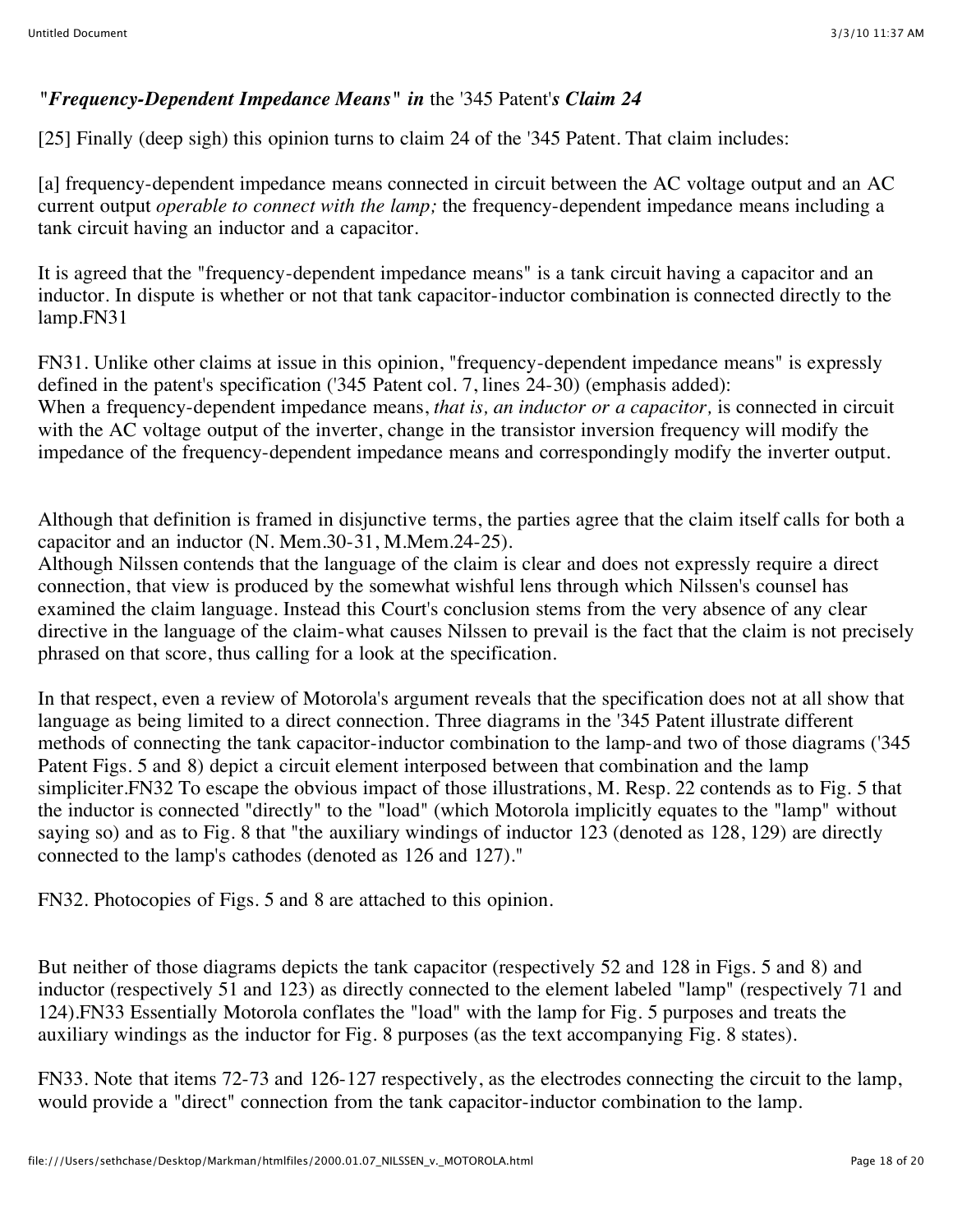But Motorola tellingly does not (as it indeed cannot) contest the existence of the additional circuit elements, 74 and 52 in Fig. 5, and perhaps 131 in Fig. 8. As to those additional capacitors, Nilssen's specification states ('345 Patent col. 7, line 306 and col. 8, lines 25-32)(emphasis supplied):

(1) The load 26' consists of a gas discharge lamp 71 having electrodes 72, 73 and connected in series with a capacitor 74. The combination of lamp 71 and *capacitor 74* is connected in parallel with a *capacitor 52*'*....*

(2) The lamp 124 has a pair of cathodes 126, 127 connected across the capacitor 122 for supply of operating voltage.... In addition, the inductor 123 comprises a pair of magnetically-coupled auxiliary windings 128, 129 for electrically heating the cathodes 126, 127, respectively. A *small capacitor 131* is connected in series with lamp 124.

In those terms the proposed M. Resp. 23 construction of "a tank inductor and/or capacitor connected in circuit directly between the inverter section of the ballast and the lamp" is a non-starter because it is at odds with the just-quoted specification. As for the depiction in Fig. 5, just as with the col. 7 text quoted above, it plainly does not equate the "load" (designated 26') with the "lamp" (designated 71)-instead the "load" comprises *both* the "lamp" and the cited capacitors. And although the inductor (designated 51') is indeed connected directly to the *load,* whichever of the parallel circuit paths from the inductor to the *lamp* is chosen has a capacitor (52' or 74) in between the two. As for Fig. 8, it might perhaps be argued that the magnetic coupling (windings 128 and 129) could be viewed as a direct circuit connection with the lamp (designated 124), though that would seem an undue stretch of the concept of being "connected in circuit directly" instead the more normal reading would appear to limit that direct connection to the one that passes through the capacitor (designated 131).

But it is enough that the Fig. 5 depiction clearly negates the reading advanced by Motorola. Because that embodiment is inconsistent with Motorola's proposed interpretation, this Court rejects that interpretation (see Vitronics, 90 F.3d at 1583 and cases cited there).

#### *Conclusion*

This opinion has construed each of the representative claims as a matter of law, with a single exception requiring a further hearing for fine-tuning purposes. At this point the case is ready for that hearing and then the second phase of a patent case: a jury determination on the issues of infringement and invalidity. For scheduling purposes a status hearing is set for 9 a.m. January 13, 2000.

#### **Fig. 5**